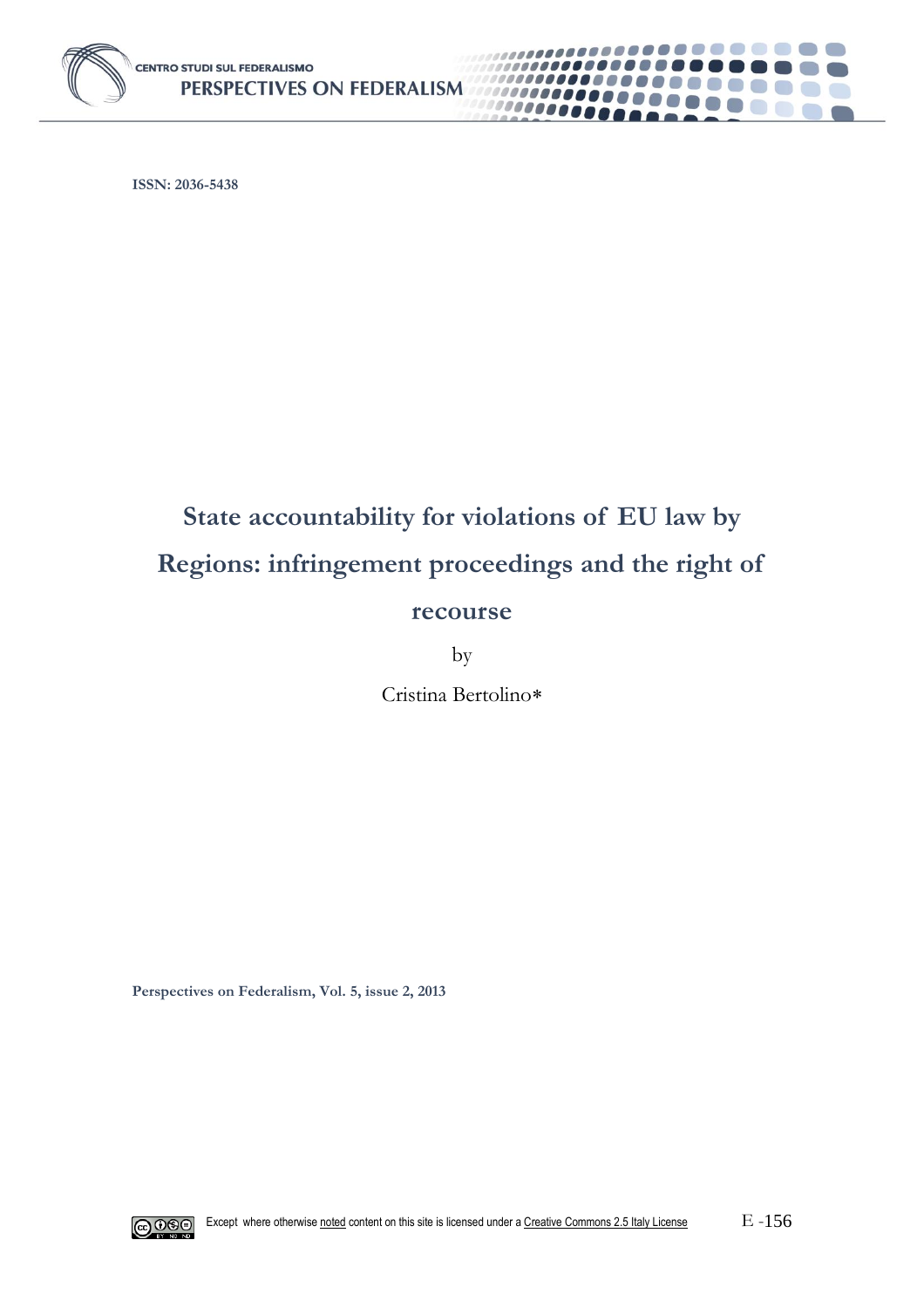

#### **Abstract**

The 2001 constitutional reform in Italy has promoted a more active participation of the Italian Regions in the law-making process and, even more significantly, also in the implementation of EU law. However, the EU system continues to be characterised by the liability of a Member State before the EU institutions for violations of EU obligations even when these violations are ultimately ascribable to its Regions. This paper aims to investigate the Italian domestic legal order to identify the procedures and/or instruments that make infra-State bodies accountable for violations of EU obligations; and to analyse the EU infringement proceeding, its impact on the Italian domestic legal order, the introduction of a right of recourse that allows the State to request damages to non-compliant Regions, its effectiveness and concrete application.

0000

### **Key-words**

Right of recourse, infringement proceeding, liability of State and Regions, violation of EU law

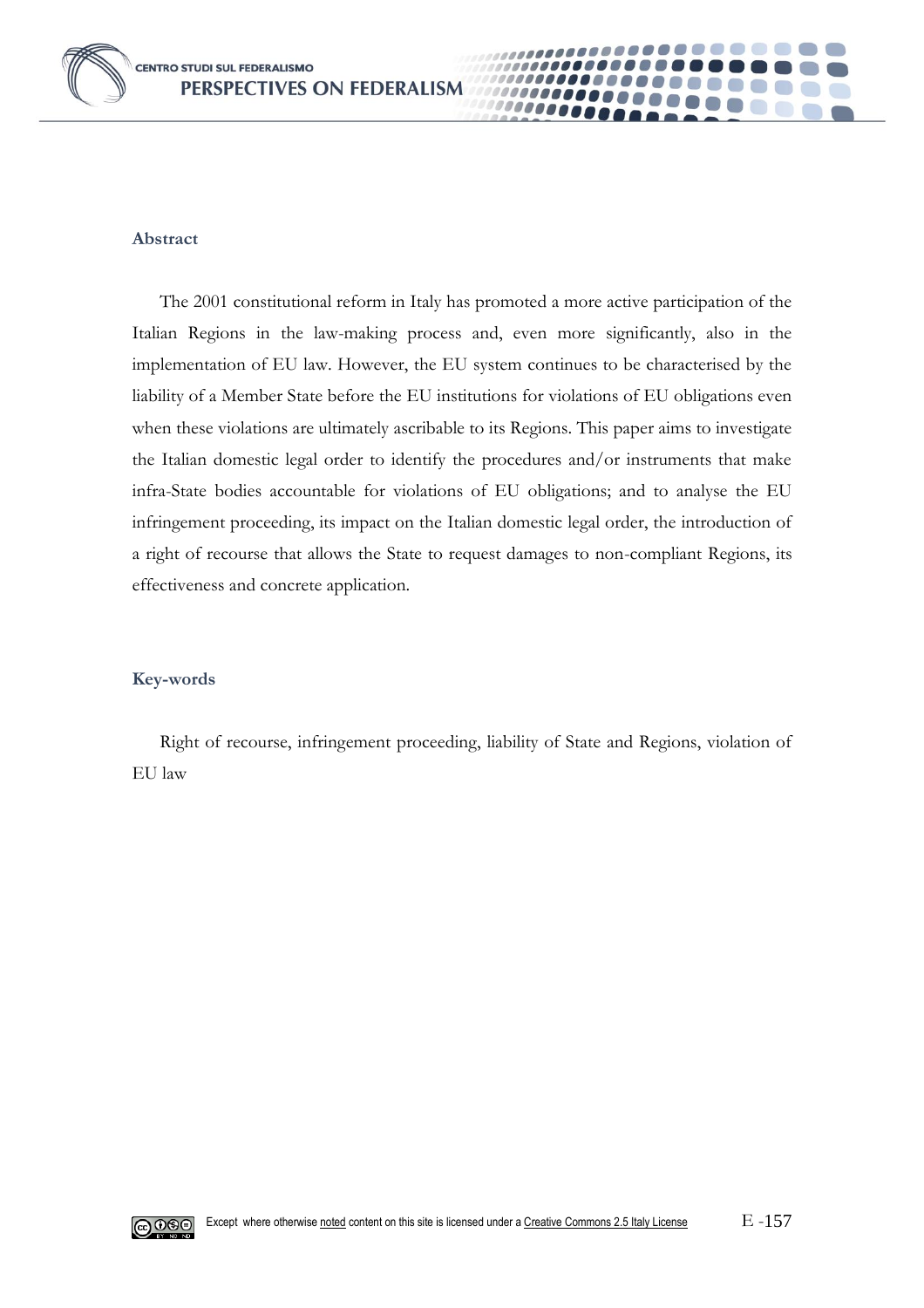**CENTRO STUDI SUL FEDERALISMO** PERSPECTIVES ON FEDERALISM

## **1. Foreword**

In the framework of European integration, over the past few years the role of Regions and other sub-State bodies has become more prominent (Bullmann 1997: 3 ss.). This trend is rooted in the institutional and functional transformation of the European Union that has called for greater participation of sub-State governments (Pizzetti 2002: 936). Thus, sub-State bodies are now not only the target of EU policy-making, but also the very instruments of its implementation.

0000

The participation of sub-State levels of government in the law-making and implementation processes is further encouraged through a general tendency towards territorial decentralisation (Mastromarino 2010: 79 ss.) that can be observed in all EU Member States.

It should be noted that the European Union itself partly contributed to this decentralisation process: for example, EU policies concerning Structural Funds – that are allocated to Regions – have contributed, over the past decades, to a progressive decentralisation of States. Also, with regard to compliance with the Copenhagen criteria laid down in 1993 for the accession of new EU Members, the EU Commission has placed special emphasis on territorial decentralisation (that was not, however, a binding criterion).

It appears that the EU is no longer completely and utterly "blind" (Ipsen 1966: 228 ss.) towards a State's internal levels of governments, and it should be acknowledged that the latter have acquired a more active role at EU level. It could be said that today, Member States have a '*duty*' to recognize the more significant role of sub-State bodies.

In this sense, the 2001 constitutional reform in Italy marked an important step forward towards the recognition of Regions in their "EU dimension" (Sardella 2007: 431). As a consequence of the radical changes to Art. 117, paras. I and V, of the Italian Constitution, the relation between EU and domestic law has evolved significantly to comprise the regional level of government as well. From a constitutional perspective, the role of the Regions in terms of relations with the EU has certainly been 'strengthened' through the formal recognition of their 'constitutionally sanctioned right' (*diritto costituzionalmente qualificato*) to participate in the making and implementation of EU law on matters within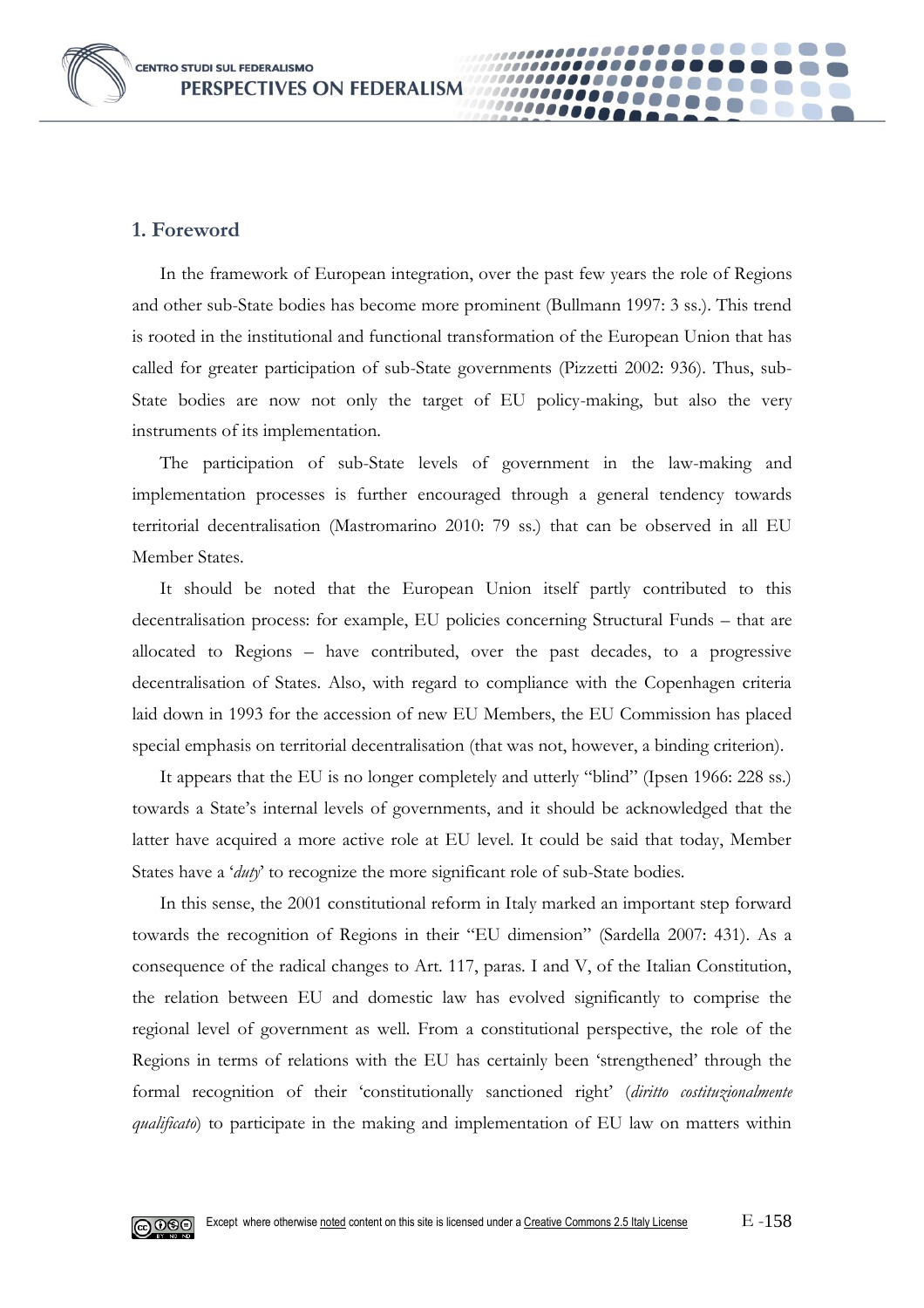regional competence: the participation of Regions in EU processes is no longer "granted" (*ottriata*) but has become "compulsory" (*dovuta*) (D'Atena 2002: 921).

00000

As a result of the more active involvement of Regions in EU law-making and particularly in the implementation phase, Regions have also become accountable – exclusively, from an national viewpoint – for correctly and promptly complying with EU obligations.

From a European perspective, it is a fundamental principle that the responsibility for violations of EU law lies entirely with Member States. Pursuant to Art. 4.3 TEU, States "shall take any appropriate measure, general or particular, to ensure fulfilment of the obligations arising out of the Treaties or resulting from the acts of the institutions of the Union".

Similarly, the obligation to cooperate (Porchia 2008) laid down in Art. 4.3 TEU is now a consolidated tenet of the jurisprudence of the Court of Justice. While the Court has sanctioned the obligation for all the levels of government of the Member States, all the judges, the administration and local institutions<sup>I</sup> to implement EU regulations promptly and efficiently, it has also repeatedly stressed that the only subject accountable for violations of EU law is the State<sup>II</sup>. It is therefore immaterial for the purpose of EU law that any violation may be attributable to other State institutions – be they public or territorial entities $I<sup>III</sup>$  – and no relevance is attached to the constitutional distribution of competences within that State. EU law provides for the principle whereby the Union, while recognising the national identities of Member States "inherent in their fundamental structures, political and constitutional, inclusive of regional and local self-government" (Art. 4.2 TEU), is indifferent to such distinctions. The responsibility of Regions or other forms of local government does not apply to infringement proceedings started by EU institutions.

However, on the internal level, the question is rather more complex. It is undeniable that, based on Italy's constitutional distribution of competences, particularly pursuant to the amended Art. 117 Const., the principle of cooperation under Art. 4.3 TEU is a binding obligation that applies also to Regions. Therefore Regions, in their areas of competence, are expected to adopt measures that ensure the enforcement of all the obligations arising out of the Treaties and other Community law and to avoid actions that may compromise the achievement of EU objectives.

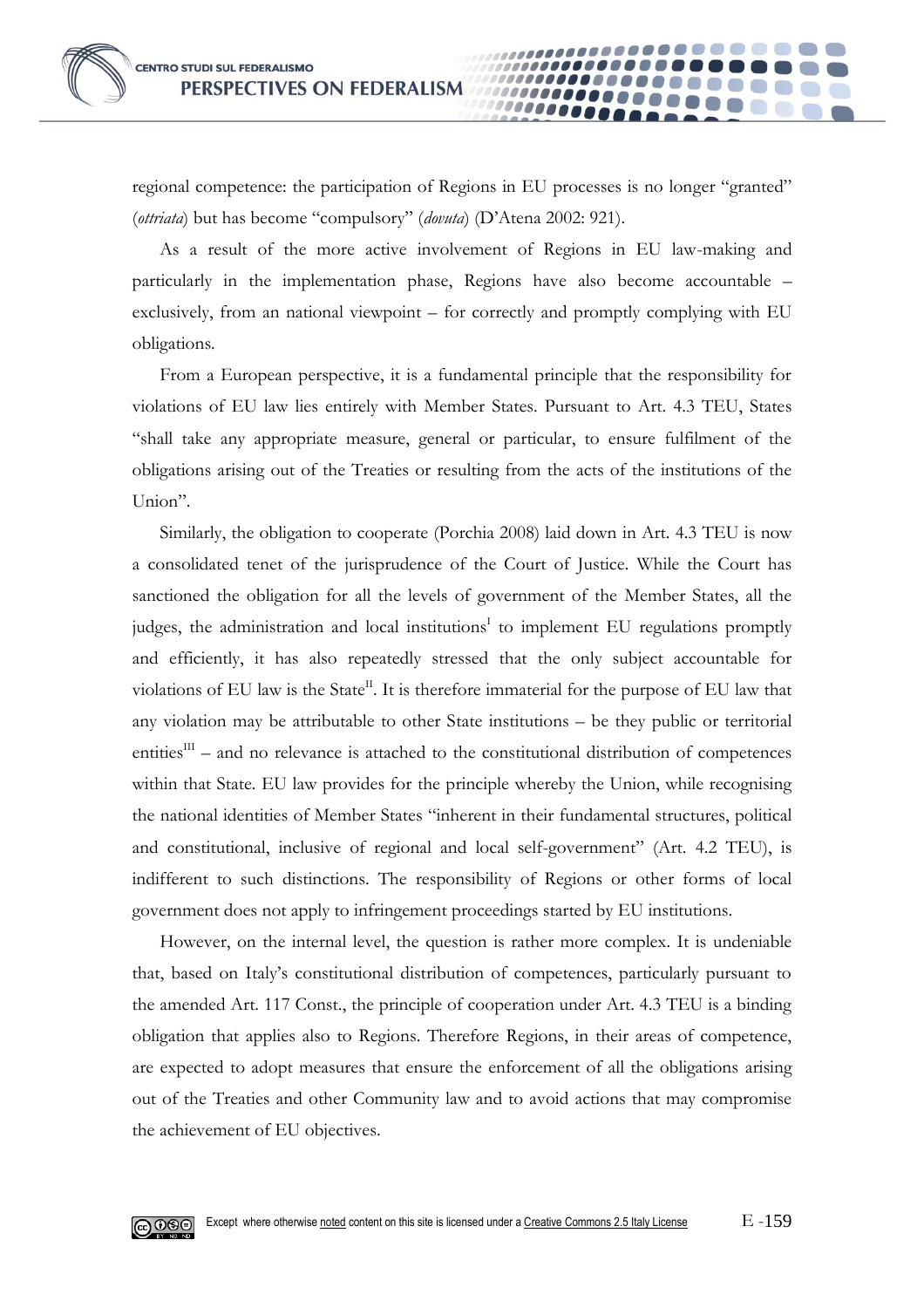However, when EU institutions launch infringements proceedings against a Member State, it is interesting to investigate whether, and how, that State is entitled to request compensation, based on domestic law, from its Regions and/or other local institutions that are 'materially' responsible for the non-fulfilment or infringement of EU obligations. This paper aims to investigate the existence, in the Italian domestic legal order, of procedures and/or instruments that, in light of the current distribution of competences at constitutional level, would make sub-state bodies accountable for violations of EU law and obligations.

**0000** 

## **2. The infringement proceeding in EU Law**

EU institutions oversee the fulfilment on the part of Member States of obligations that arise out of EU membership as laid down in Arts. 258-260 TFEU (*ex* Arts. 226-228 TEC). To this end, EU regulations envisage the possibility for the EU Commission or any Member State to launch a special procedure known as 'infringement proceeding' that, with some exceptions, consists of three phases: *prelitigation*, *litigation* and *execution*.

It should be noted that sub-State institutions are not legally entitled to participate in any of these phases, because only the State can be held accountable. EU law does not envisage the possibility for sub-State bodies to appear before the EU Commission or the Court of Justice to justify the adoption of – or failure to adopt – specific measures.

In the *pre-litigation phase*, as laid down in the Treaties, the EU Commission is charged with ensuring "the application of the Treaties, and of measures adopted by the institutions pursuant to them", as well as with overseeing "the application of Union law" (Art. 17.1 TEU). The Commission is therefore entitled to start an infringement proceeding against any Member State and to perform the preliminary judicial investigation required to establish the alleged violation of EU law. Then the Commission shall deliver a reasoned opinion on the matter "after giving the State concerned the opportunity to submit its observations". According to Art. 258 TFEU, at this point "if the State concerned does not comply with the opinion within the period laid down by the Commission, the latter may bring the matter before the Court of Justice of the European Union". Thus the second phase – if necessary – begins: to establish by judicial means the infringement reported in the reasoned opinion issued by the Commission.

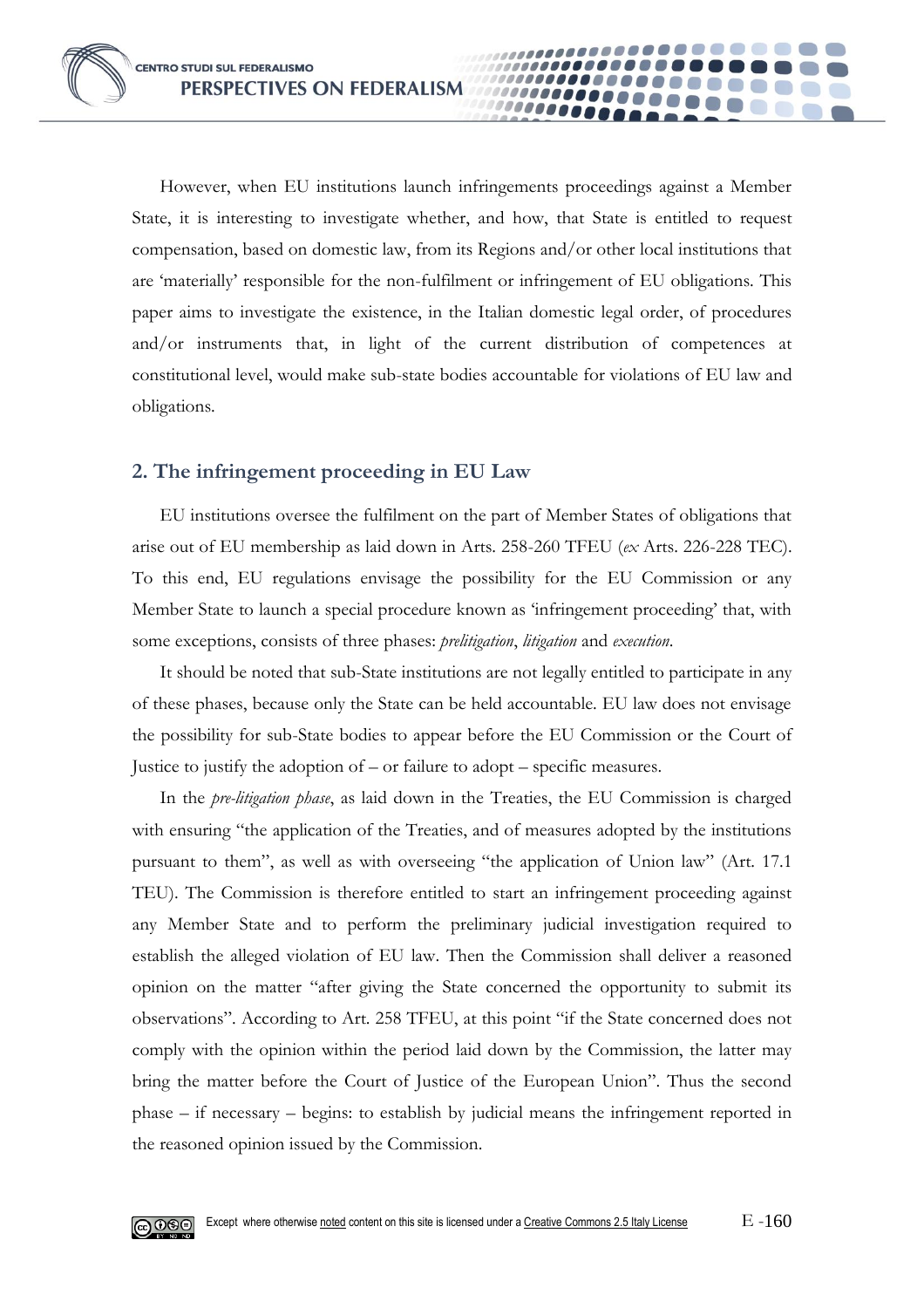The Commission is also in charge when the pre-litigation phase is initiated by a complaint lodged by one Member State against another Member State presumed to have violated EU obligations (Art. 259 TFEU). In fact, before a Member State brings an action against another Member State for an alleged infringement of an obligation under the Treaties, it shall bring the matter before the Commission. The Commission shall deliver a reasoned opinion after each of the States concerned has been given "the opportunity to submit its own case and its observations on the other party's case both orally and in writing". However, "if the Commission has not delivered an opinion within three months of the date on which the matter was brought before it", the absence of such an opinion shall not prevent the matter from being brought before the Court.

00000

It should be stressed that the aim of the pre-litigation phase is not to punish a Member State, but to "restore the violated legality of the EU law" (Fumagalli 2000: 29), in that the State is given the opportunity to remedy the violation, thus preventing a sanction by the Court of Justice and, at the same time, being allowed to justify its position. This point makes clear that EU law does not envisage the possibility for sub-State bodies to address the EU institutions directly to argue in favour of their actions and to motivate their stance with regard to EU obligations.

As regards the *litigation phase*, no specific norms are contained in the Treaties. The Court of Justice shall therefore apply the general norms concerning the role, the make-up and the functioning of the Court.

Conversely, the *executive* phase (Art. 260 TFEU) is regulated in greater detail and some new elements were introduced by the Treaty of Lisbon (Porchia 2009: 224 ss.) that are particularly relevant for the purpose of this paper. If the Court of Justice of the European Union finds that a Member State has failed to fulfil an obligation under the Treaties, "the State shall be required to take the necessary measures to comply with the judgment of the Court".

If subsequently the Commission considers that the Member State concerned has not taken the necessary measures to comply with the judgment of the Court, it may bring the case before the Court "after giving that State the opportunity to submit its observations". It shall specify the amount of the lump sum or penalty payment to be paid by the Member State concerned which it considers appropriate in the circumstances.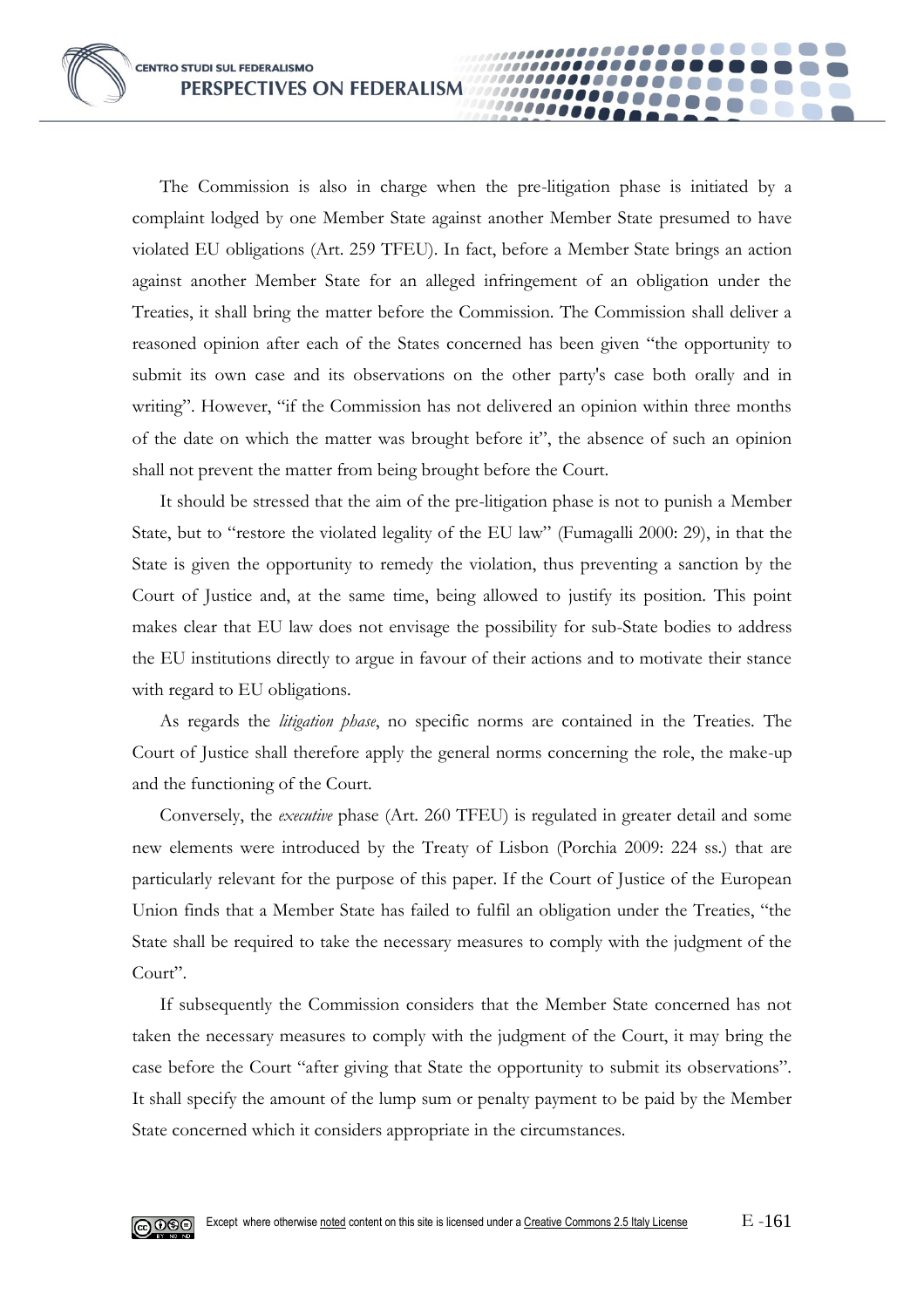Lastly, "if the Court finds that the Member State concerned has not complied with its judgment" it may impose a lump sum or penalty payment on it.

**0000** 

One of the new elements introduced by the Treaty of Lisbon concerns the fact that in case of "double infringement" (Porchia 2009: 224) – that is a violation of EU obligations followed by the failure to comply with the judgement of the Court of Justice – the Commission's reasoned opinion is no longer required, thus significantly speeding up the procedure.

Another provision (Art. 260.3 TFUE) was also introduced whereby, even in the prelitigation phase, when the Commission brings a case before the Court pursuant to Article 258 on the grounds that a Member State has failed to fulfil its obligation to notify measures transposing a directive adopted under a legislative procedure, "it may, when it deems appropriate, specify the amount of the lump sum or penalty payment to be paid by the Member State concerned which it considers appropriate in the circumstances". If the Court finds that there is an infringement "it may impose a lump sum or penalty payment on the Member State concerned not exceeding the amount specified by the Commission". The payment obligation shall take effect on the date set by the Court in its judgment. Consequently, a lump sum or penalty payment may be imposed on a Member State as early as at the end of the prelitigation phase<sup>IV</sup>.

The changes introduced by the Lisbon Treaty undoubtedly aim to encourage greater rigour – as requested by the EU Commission<sup> $V$ </sup> – in addressing violations of EU obligations by Member States through speeding up the infringement proceeding, increasing financial sanctions and acquiring greater relevance as deterrents.

## **3. The effects of the infringement proceeding on the domestic legal order**

Given the considerable number of infringement proceedings launched by the EU Commission against Italy – mostly related to violations of EU law on the part of Regions – and considering the more stringent attitude of EU institutions towards non-compliant Member States, over the past few years efforts have been channelled to amend the Italian domestic legal system on two aspects.

First, it was decided to ensure a more active engagement in the pre-litigation phase before the EU Commission so as to prevent and limit the appearance of the State before

© 0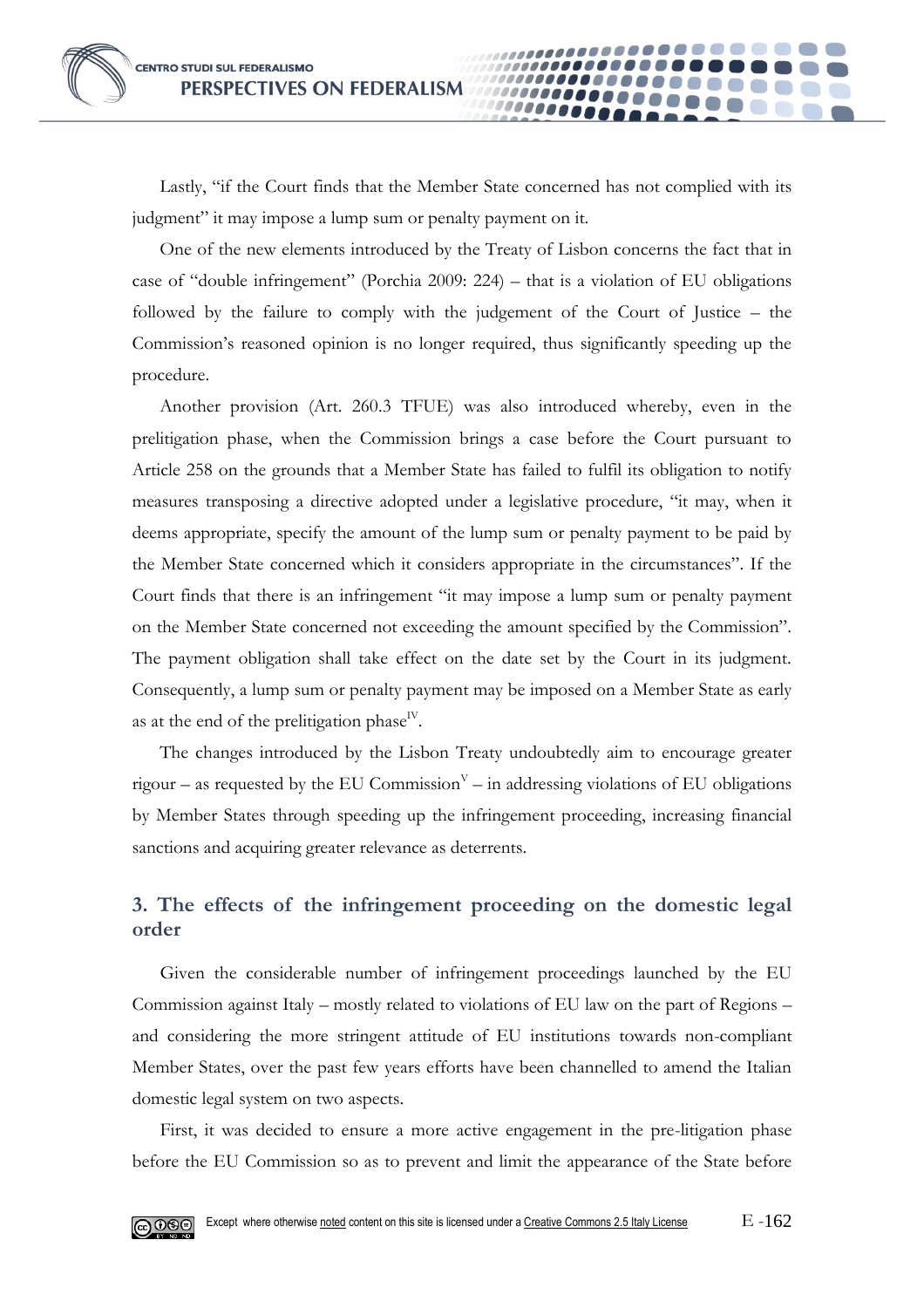the Court of Justice.

Second, the State introduced a right of recourse to be exercised against non-compliant Regions and local institutions mainly for the purpose of creating a deterrent that would encourage prompt adherence to EU obligations by the Regions and other local institutions in terms of promptly enforcing EU norms and preventing violations of EU law in its implementation.

00000

As regards the first measure adopted, it should be noted that several infringement proceedings were started not as a consequence of delay in the implementation of EU law, but with regard to a clear violation of EU norms due to "scarce attention to EU obligations", the "complexity of EU law" (Parodi and Puoti 2006: 12), but also because of the uncertainty generated by the new distribution of competences laid down in the Constitution and the consequent difficulties in coordinating the actions of the State and sub-State bodies, particularly the Regions.

However, it was in the past that the Italian domestic legal order tended to lag behind when implementing EU law and violations of EU obligations were much more frequent. In recent years Italy has shown a growing commitment and greater attention to the enforcement and implementation of EU law.

In the Nineties, Italy was in a state of "*total* non-compliance" (Boncinelli 2008: 203 ss.), when only 67% of EU directives were correctly transposed and enforced in the internal legal order. The number of infringement proceedings against Italy rose exponentially in the following years: 201 proceedings were still open in 2002; 212 in 2003; and 247 in 2005. Starting from 2006, the scenario improved significantly: 226 infringement proceedings were launched in 2006, 159 in 2008, and 136 by 31 December 2011<sup>VI</sup>.

This decrease is due, first, to the attempts that were made to improve collaboration between the State and the Regions, setting procedures and processes that would ensure a more timely and comprehensive exchange of *information*, and envisaging the active participation of the Regions in the various phases of the infringement proceeding – especially in the pre-litigation phase.

Significantly, in this sense an Agreement was signed at the Unified Conference (*Conferenza Unificata*) of 24 January 2008<sup>VII</sup>, when the Government committed to informing Regions "in a timely and comprehensive manner", "for the duration of the proceeding", every time the EU Commission would launch an infringement proceeding against the State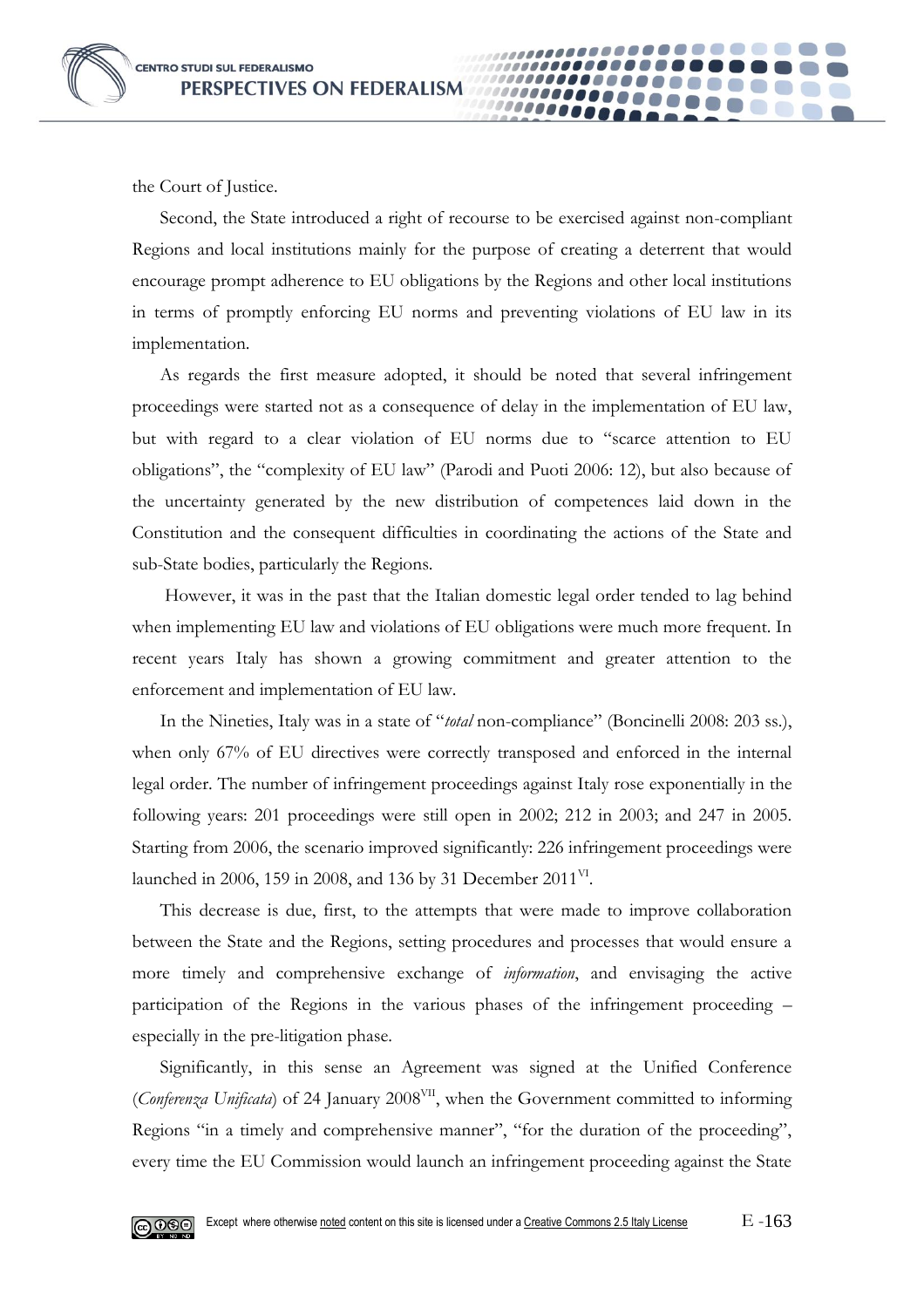for aspects that are relevant for the Regions by virtue of their constitutional competence or simply when the Commission requests information on issues concerning the Regions (Art. 2). The Regions, for their part, committed to providing the Government, also "in a timely and comprehensive manner", the information requested by the EU Commission.

00000

More specifically, the Government committed to requesting an extension of the deadline to respond as laid down by the EU Commission if a request in this sense would be filed with the State's European Policy Department by a Region and supported by solid arguments in favour of a postponement. If necessary, the Government would summon the Regions for a "rapid definition of the position to be argued and the actions deemed useful to settle the relevant infringement procedure, considering the competences of each party with regard to the object of the infringement proceeding" (Art. 3). The Agreement also provides for the Regions, after meeting with the European Policy Department and the relevant State Administration, to participate in meetings with EU Commission representatives and to contribute actively to the closing of the proceeding.

Moreover, according to the same Agreement, in cases when the Court of Justice is addressed for violations of EU law (Arts. 258 and 260 TFEU), the Regions can collaborate with the Ministry of Foreign Affairs "for the purpose of drafting a defence strategy, providing elements that fall within their competence that may be relevant to the defence documentation prepared by the State Attorney's Office". A Region may also participate in coordination meetings convened for that purpose by the Regions (Art. 4).

In case the infringement proceeding reaches the executive phase, the Agreement requires the interested Regions to be "promptly notified" and consulted "on which measures they have adopted or intend to adopt to remedy the violation" (Art. 5).

Lastly, the Provinces (*Province*), Municipalities (*Comuni*) and Mountain Communities (*Comunità montane*) also committed to "implementing immediately and in full the actions required with reference to infringement proceedings for actions attributable to them, collaborating loyally and in full with the Government throughout the phases of the infringement proceedings and complying with any formal requirements related to the submission of documents and to communication between the State and the EU Commission" (Art. 6).

The Agreement clearly aims to ensure the participation of Regions and local bodies in the prelitigation and possibly also in the executive phase of an infringement proceeding, in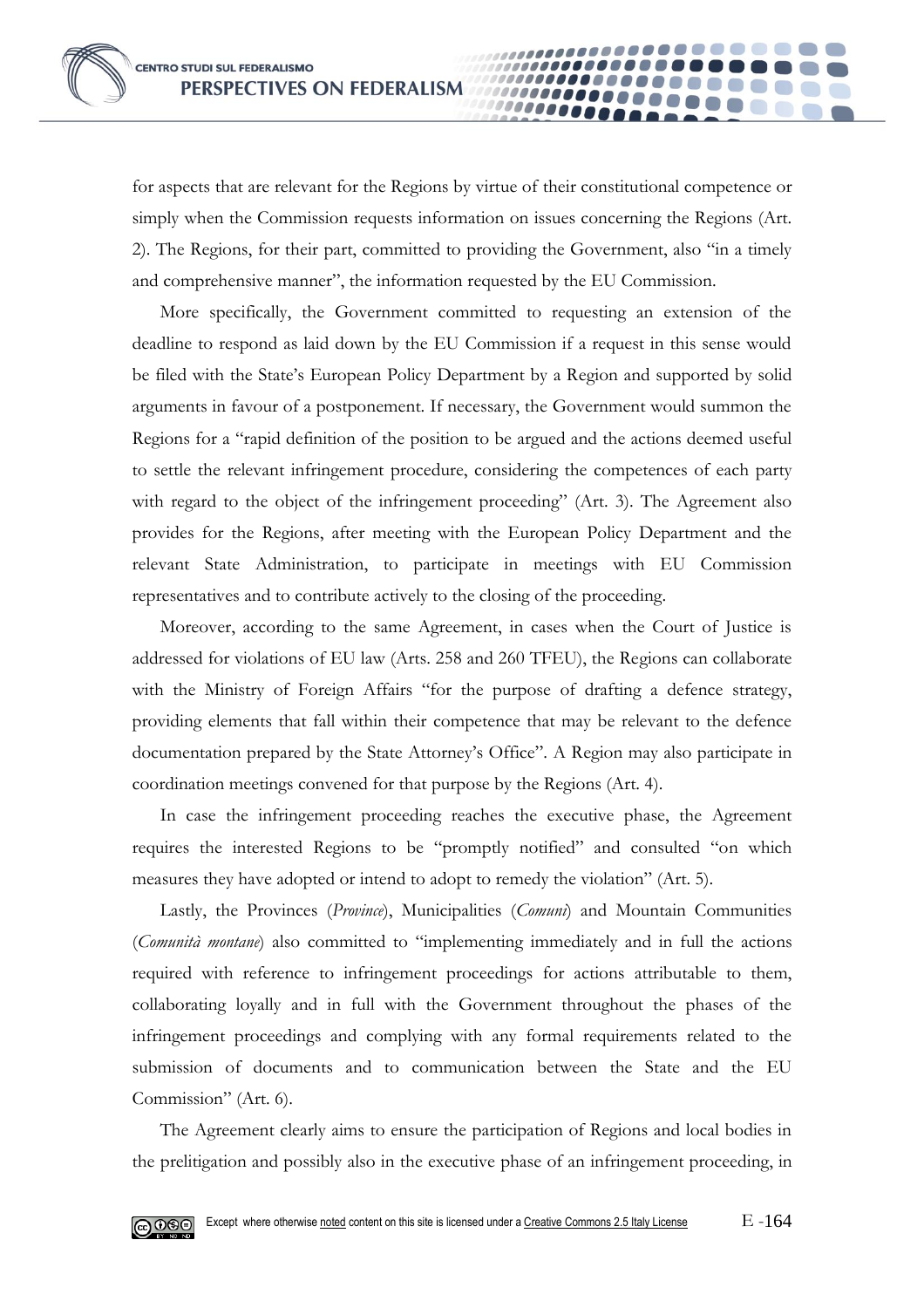an attempt to fill a gap of legitimacy at the EU level. In particular, it aims to prevent that measures are undertaken against the State as a consequence of a violation or noncompliance with EU obligations on the part of sub-State bodies.

00000

In this sense it is interesting to note that the recent Law no. 234 of 24 December 2012, concerning "General norms on the participation of Italy in EU policy-making and the implementation of EU law and policies", aims to strengthen the prerogatives of *information* and *control* on jurisdictional procedures and infringement proceedings against Italy, partially sanctioned by Law 11/2005 and the 2008 Agreement.

The recent Law reiterated the need for the Prime Minister (*Presidente del Consiglio dei ministri*) or the Minister of European Affairs to "send quarterly reports to the Chambers, the Court of Auditors", as well as to "the Regions and the Autonomous Provinces" – thus introducing an element of considerable innovation<sup>VIII</sup> - that include information on "infringement proceedings launched against Italy pursuant to Arts. 258 and 260 TFEU, and an outline of the object and the state of the proceeding, as well as on any violations reported against Italy" (Art. 14, para. I, lit. *c*).

Additionally, the Prime Minister or the Minister of European Affairs are required to "inform the Chambers, upon reception of notification from the European Commission, of the decisions adopted by the EU Commission concerning the start of an infringement proceeding pursuant to Arts. 258 and 260 TFEU". This communication shall be notified also to "any other public body whose behaviour makes the object of the action or the infringement proceeding" (Art. 15). Thus, Regions and other local bodies shall be informed so as to allow them to cooperate with the State with reference to the proceeding.

Furthermore, the current Law 234/2012 envisages the possibility for the State to adopt measures, including urgent measures, not only pursuant to "normative measures adopted by the European Union or judgements passed by the Court of Justice", but also in case "infringement proceedings are launched against Italy that entail obligations for the State to ensure compliance" with EU law, if the deadline for compliance predates the date presumed for the coming into force of the 'European delegation law' (*legge di delegazione*  europea) or the 'EU law' (legge europea)<sup>IX</sup> for the year of reference (Art. 37).

Lastly, as regards improving the information flow between different levels of government, Law 234/2012 provides for the obligation for Regions to "immediately" send by certified mail to the European Policy Department information on the measures that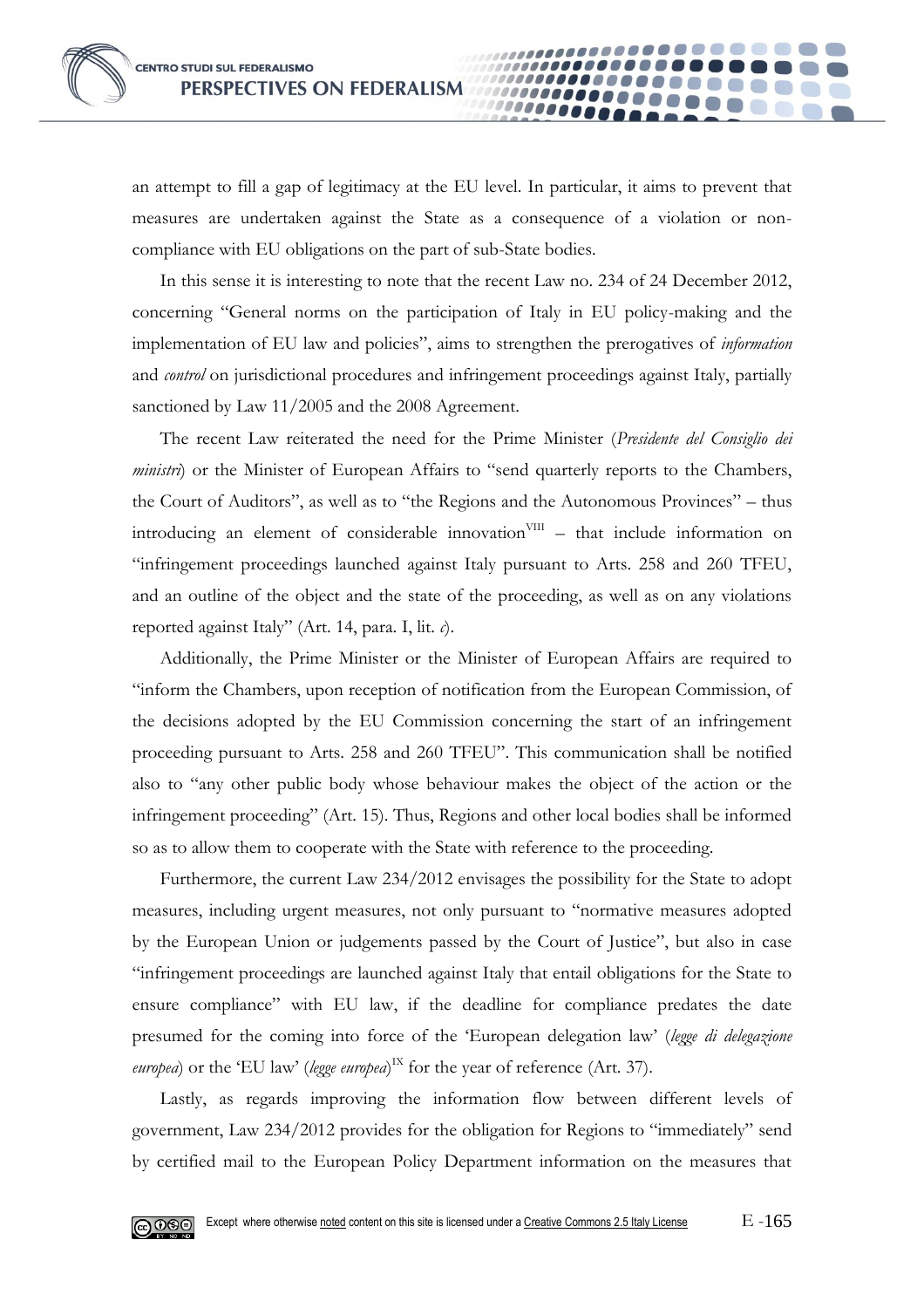they have adopted to implement the directives in the sectors that fall within their competence (Art. 40, para. I). Additionally, the State-Regions Conference (*Conferenza Stato-Regioni*) shall provide to the said Department, "in good time and no later than 15 January of every year", the list of regional provisions through which EU directives have been enforced (Art. 29, para. VII, lit. *f*).

**0000** 

There is no doubt that over the past few years the Italian legal order, in spite of the 'silence' of EU law<sup>x</sup>, has promoted and increased the cooperation and exchange of information between State, Regions, and local bodies. The participation of sub-State bodies – at least at the national level – has been encouraged and attempts at formalizing it have been put in place with reference to infringement proceedings, thus contributing to a reduction in the number of proceedings brought before the EU Commission and the Court of Justice and to the closing of several ongoing infringement proceedings.

#### **3.1. The 'EU Pilot' project and its outcome**

Another useful instrument to reduce, and particularly to prevent, the start of proceedings before the Court of Justice is the 'EU Pilot' project. The project began in April 2008, following a communication by the EU Commission $X<sup>XI</sup>$  that recommended the creation of an experimental instrument to ensure greater commitment, closer collaboration and partnership relations between the Commission and the Member States in the application of EU law. The envisaged procedure would be activated promptly to remedy the violation of EU obligations, thus preventing the start of an infringement proceeding. According to the 'EU Pilot' project, every time an infringement proceeding may be launched, a request for clarification is sent to the interested Member State. The national authorities are expected to reply in full and to propose a solution to the problem that is in line with EU law. Member States can apply to the EU Commission for an extension of the deadline to submit their response. Within the next ten weeks, a State's response is examined and the evaluation is then uploaded into the 'EU Pilot' database. If the solution proposed is not compatible with EU law, the infringement proceeding is launched under Art. 258 TFUE.

This procedure has *de facto* replaced another practice whereby the Commission, before launching the infringement proceeding, would send an administrative letter to the national authority to discuss aspects of domestic law that raised doubts about their conformity with EU law.

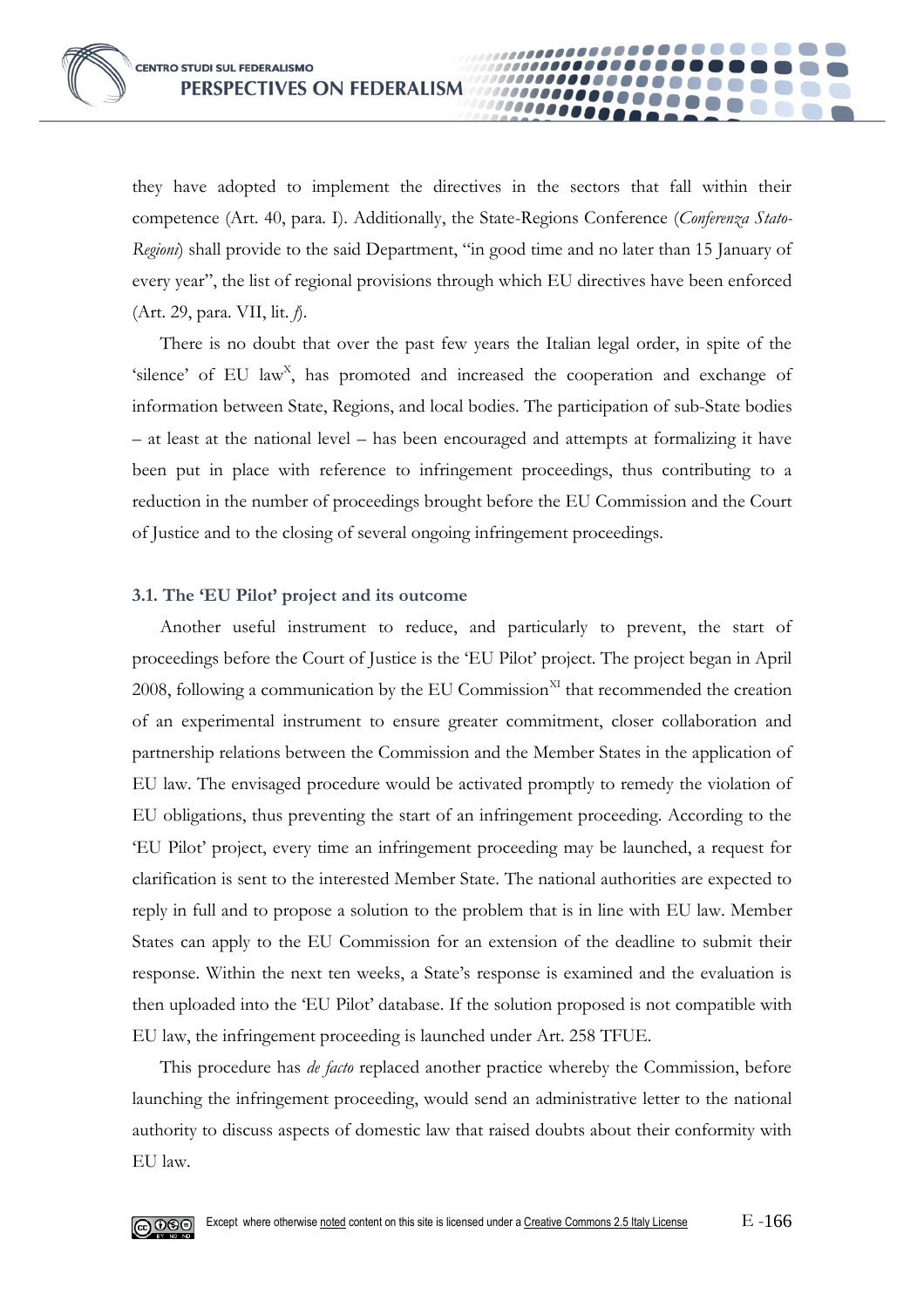Fifteen Member States have participated in the project since its inception on a voluntary basis, including Italy. Today, twenty-five Member States participate in the project and the results have been highly satisfactory. In the last project evaluation report<sup>xII</sup>, the Commission stated that during the period April 2008 – September 2011 a total of 2'121 files were submitted to EU Pilot. Of these, 1'410 files completed the process in EU Pilot: that means that responses to the files have been provided by Member States and assessed by the Commission as compatible or not with EU law. The issues that were brought up<sup>XIII</sup> under EU Pilot concern sectors in which Member States most often encounter interpretation and enforcement problems: "some 33% of files concerned environmental issues, 15% internal market, 10.5% taxation, 8% mobility and transport and 6% health and consumer protection". As regards the 'success rate', "nearly 80% of the responses provided by the Member States were assessed as acceptable", enabling the file to be closed without the need to launch an infringement procedure.

**10000** 

The impact of EU Pilot has therefore been positive: the project contributes to clarifying aspects related to the application of EU law, particularly in those sectors where EU law is most complex, and to solving problems related to violations of EU obligations without resorting to the infringement proceeding.

Participation in 'EU Pilot' by the European Policy Department requires information to be sent to the interested regional and local administrations, thus allowing the establishment of collaboration between the institutional subjects involved and a more correct implementation of EU law by sub-State levels of government.

## **4. The State's right of recourse: analysis and critique**

Since under EU law the State bears sole liability for violations of or failure to enforce EU regulations, regardless of the domestic distribution of competences between the State and local institutions, the Italian legal order has tried to intervene on a more substantial level of the law, with the introduction and definition of the terms and limitations of contributory fault with reference to the responsibility of the State and the relevant sub-State bodies.

The  $2007$  financial law<sup>XIV</sup> first introduced the possibility for the State to request indemnities from the Regions and territorial institutions that are responsible for the non-

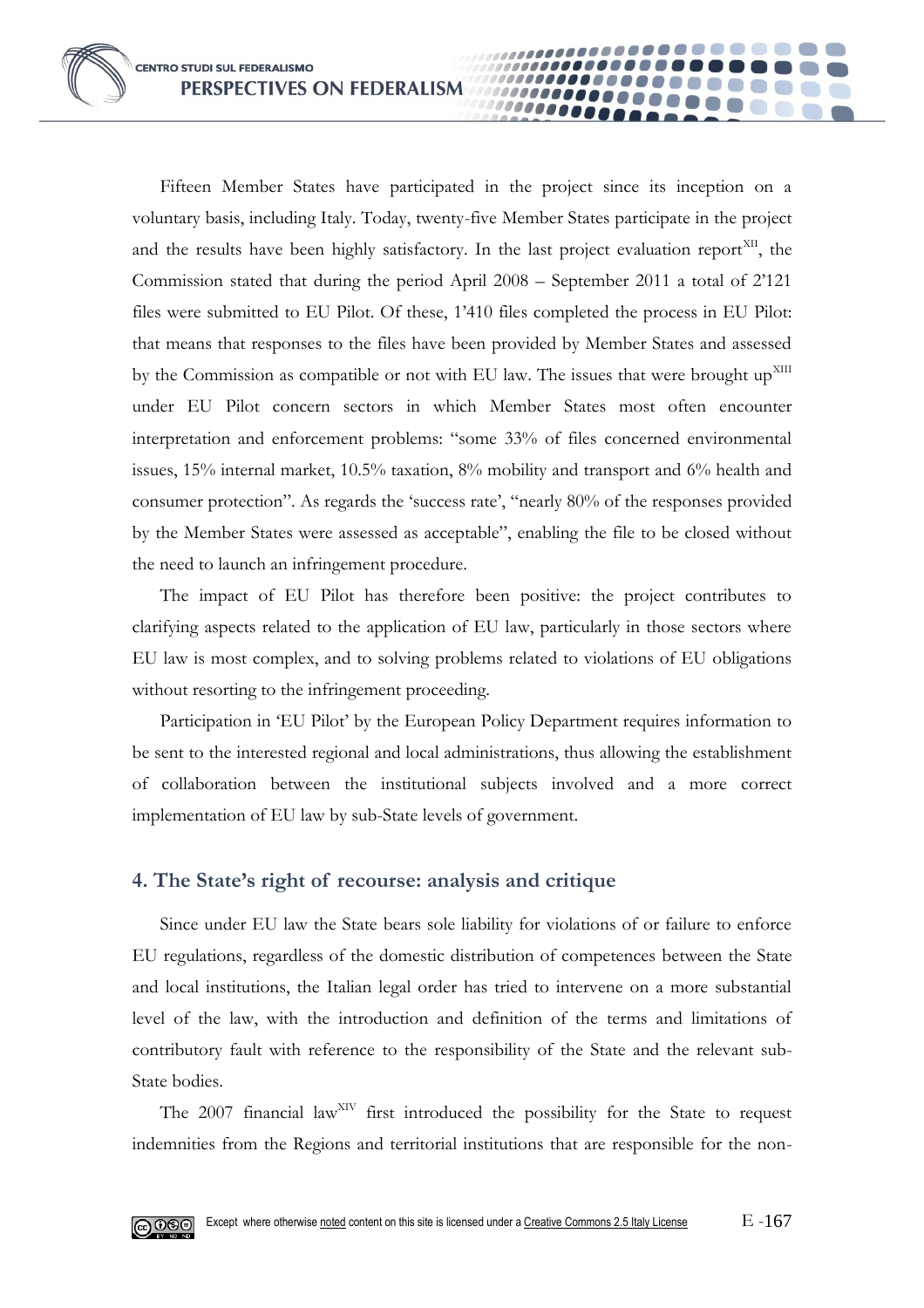fulfilment and infractions of EU law. This provision envisaged the possibility for the State to request payments for monetary sanctions imposed by judgements of the Court of Justice, while maintaining the obligation for the territorial entities – including Regions – to remedy their violations in a timely fashion.

10000

The provision thus aimed to provide a deterrent by encouraging regional and local levels of government to take their responsibilities with regard to compliance with the obligations that arise out of Italy's EU membership more seriously, particularly in the light of the greater competences entrusted to them by Title V of the Constitution.

The provision contained in the 2007 financial law was also included in Italy's State Community Law (legge comunitaria statale) for 2007<sup>XV</sup>, with the addition of Art. 16*bis* to Law 11/2005. Lastly, the right of recourse has been regulated in detail under Art. 43 of the recent Law 234/2012 that repealed in full Law 11/2005. Based on the new norms, the State "has the right to subrogate against Regions, Autonomous Provinces, territorial entities, other public entities and similar bodies that are responsible for violations of obligations related to EU law for the financial penalties imposed by the Court of Justice of the European Union pursuant to Art. 260, paragraphs 2 and 3, TFEU"XVI.

The amount of the damage payment owed to the State shall not exceed the overall amount to be paid by the State as penalty and is determined through a decree issued by the Ministry of Economy and Finance no later than three months after notification of the enforceable judgement against the Italian Republic.

The ministerial decree is an enforceable order and shall be issued upon agreement on the terms of payment for damages with the interested bodies no later than four months after notification to the interested body of the enforceable judgement passed by the Court. The agreement aims to set the amount to be paid to the State and the terms and timing of that payment (also by instalments). If no agreement is reached with the territorial body the Prime Minister shall issue an executive order within the next four months, after consulting with the Unified Conference (*Conferenza Unificata*).

This provision, while certainly innovative, does raise a number of questions.

First, there are problems concerning the compatibility of the right of recourse with the possibility for the State to act in lieu of sub-State bodies as laid down in the revised Title V of 2001, Arts. 117, para. V, and 120, para. II.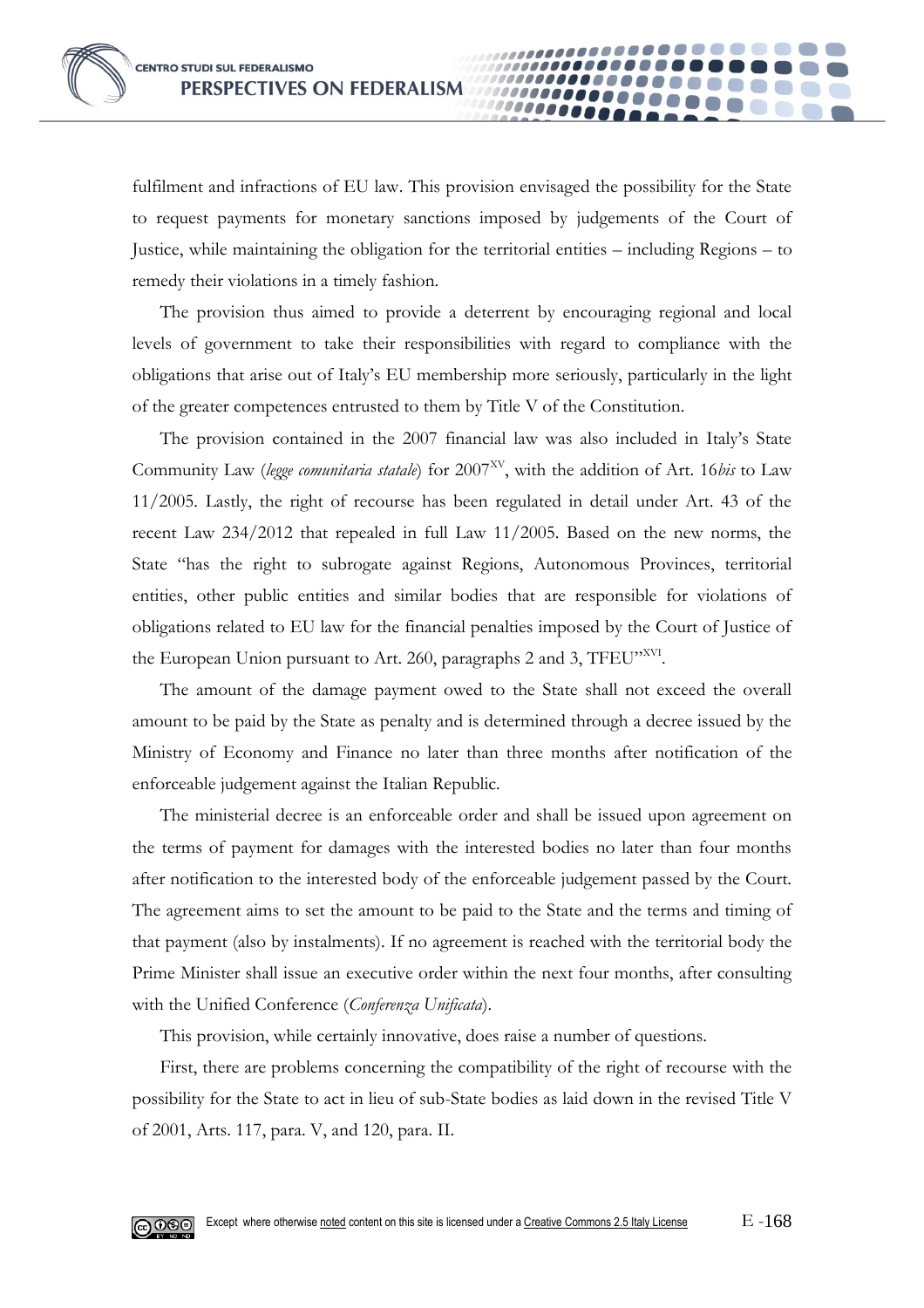As regards the exercise of the State's 'substitutive power' (*potere sostitutivo*) under Art. 117, para. V Const., the implementing regulation (Art. 10 of Law 11/2005, now Art. 41 of Law 234/2012) provides for the Government to adopt measures, also of an urgent nature, to comply with EU legal obligations on matters of regional competence. The interested Regions shall be informed in advance and a deadline shall be set to allow them to remedy the situation autonomously. If necessary, the question may also be submitted for evaluation to the State-Regions Conference.

00000

In case the substitutive power is exercised by the State under Art. 120, para. II, however, the implementing regulations (Art. 8 of Law 131/2003) allow the State to set a reasonable term for the territorial body to adopt the measures requested or necessary to remedy the violation of EU law. Once the deadline has expired, the Council of Ministers, after consulting with the interested body, may adopt the necessary measures, also of a normative nature, or appoint an *ad hoc* commissioner. In cases of absolute urgency, when the exercise of the substitutive power cannot be delayed, the Council of Ministers may adopt the measures required without delay. However, the State-Regions Conference or the State-Towns and local autonomies Conference (*Conferenza Stato-Città e autonomie locali*) shall be informed promptly and may request a review.

In both cases the substitutive procedure then first requires collaboration with the noncompliant body – which allows the latter to remedy the situation within a set timeframe, according to the distribution of competences and a necessary and greater coordination between different levels of government – and subsequently allows the State to act to prevent non-compliance and therefore to avoid being held responsible for it.

So the right of recourse and the State's substitutive power appear to be in contradiction: the State, by acting in place of Regions and local bodies, has the possibility to prevent non-compliance in the enforcement of EU law (Bientinesi 2008: 170; Bertolino 2009: 1302). Therefore in case of inquiries concerning the violation of EU law by sub-State bodies, the State would not be in a position to request *full* compensation from them: on the contrary, since the State has failed to exercise its substitutive power, it would bear responsibility for the violation according to both EU and domestic law (Bientinesi 2010: 194).

This objection was rejected by legal theorists, who argue that "the State cannot always make up for regional non-compliance, as shown for example with regard to regulations on

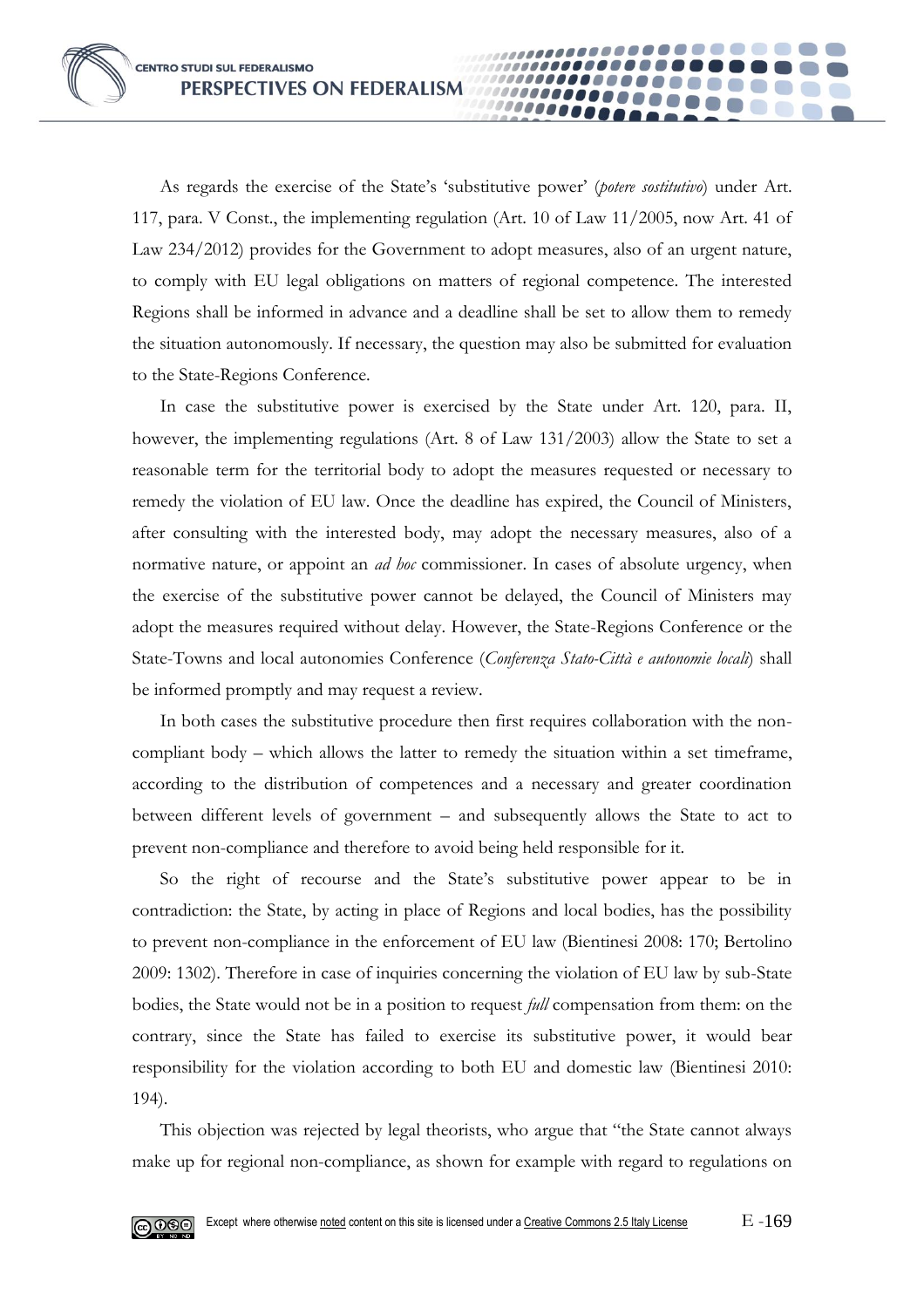public funding to business enterprises" (Porchia 2011: 423). Considering that it is not possible to foresee all the occurrences that may lead to violations of EU law by sub-State bodies, and in the light of the State's responsibility for failure to exercise its substitutive power, it would not be unreasonable to envisage a right of recourse for the latter.

00000

Moreover, while this matter falls outside the scope of this paper, it would be advisable to pre-emptively consider the State's *obligation* to exercise its substitutive power in cases of regional non-compliance. Should this obligation be in force, both EU and domestic law would recognize that the responsibility for violations of EU law rests solely with the State. Consequently, the right of recourse would lose its legitimacy. It could be argued, in addition to the objections above, that the constitutional recognition of a regional competence in the implementation of EU law does not relieve the Regions of their responsibility, therefore a joint responsibility of State and Regions should be envisaged.

Other perplexities arise with regard to the fact that in the pre-litigation phase the State – who bears full liability as regards EU law – is allowed to learn about non-compliance and to adopt the measures that would prevent the start of infringement proceedings and the subsequent judgement (Bini 2010: 853). In the case of litigation with EU institutions, a number of instruments are available to the State to prevent the proceedings from reaching the judgement stage: failure to do so would therefore probably be attributable solely to the State.

In recent years the domestic legal order has introduced a number of provisions that provide for greater participation by and collaboration with non-compliant sub-State bodies also in the pre-litigation phase. These procedures serve to fill, at least in part, the existing gap of legitimacy. In this sense the right of recourse is available only as a measure of last resort.

Another aspect contributes to creating uncertainty on the use and effectiveness of the right of recourse as a deterrent. At a time of financial difficulty such as the one Italy is going through at the moment, how can the State receive payment for damages from Regions and other local bodies whose budgets are already shrinking? Therefore, the 'principle of reality' appears to take primacy over the principles of law, posing significant limitations to the implementation of domestic policies. Furthermore, it can be agreed that until a derivative financial system is in place, it would be difficult "for the State to use the right of recourse as a powerful deterrent tool" (Boncinelli 2008: 225).

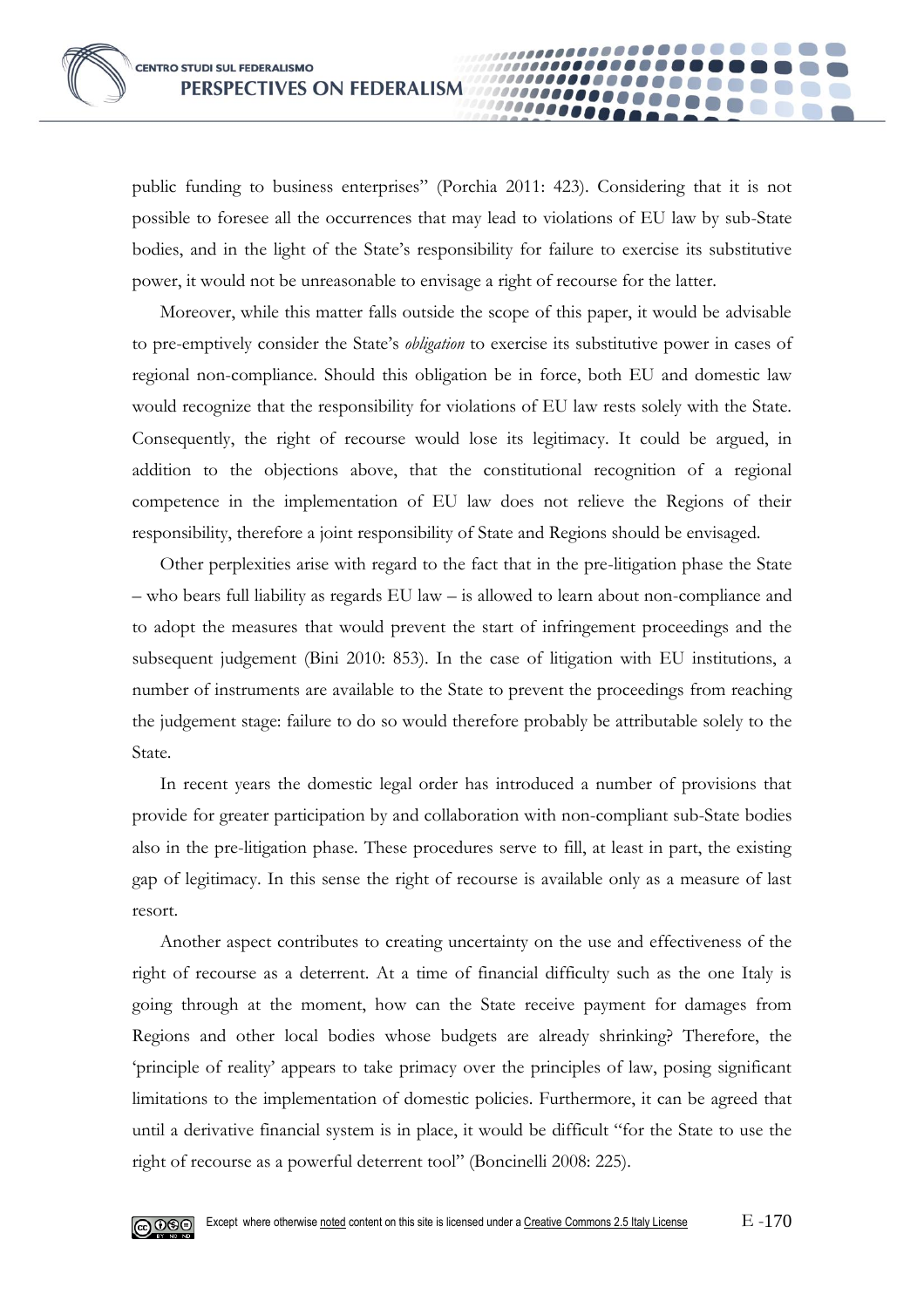Lastly, it is true that the provisions regulating the right of recourse envisage an agreement between the State and the non-compliant body or, in lack thereof, an opinion of the Unified Conference. No matter how desirable this may appear, it is doubtful that an agreement could be reached: in abstract terms it is almost impossible to pre-set the criteria to distribute responsibilities. Given the weakness of such an agreement, the State would always be entitled to 'distribute' responsibilities and, more significantly, to set the amount of damages to be paid by the Region. The non-compliant body, however, may appeal to the competent courts to challenge any such decision.

**0000** 

## **5. The application of the right of recourse**

The instrument available to the State to request compensation from sub-State bodies responsible for non-compliance with EU law for sanctions imposed by the Court of Justice has not attracted much attention among legal theorists and it has remained largely neglected, in spite of its innovative character.

In legal practice this instrument, that functions as a deterrent, has proven scarcely effective since Regions continue to remain largely non-compliant in the enforcement of EU law. Very few Regions have taken on a 'proactive' role in the enforcement of EU law, while most remain non-compliant particularly in the adoption of Regional Community Law (*legge comunitaria regionale*). It is only upon direct 'prodding' by the State that Regions appear to cooperate for an adequate 'transposition' of EU obligations into the domestic legal order.

It should be noted that the State itself has appeared quite cautious in the use of this instrument. In the rare instances in which the State has exercised its right of recourse, the matter concerned compensation from municipalities following a judgement by the European Court of Human Rights (ECtHR) for violations of the European Convention on Human Rights (ECHR) (Art. 43, para. X, Law 234/2012). To date, the State has never exercised the right of recourse for judgements passed by the Court of Justice for violations of EU obligations by sub-State bodies.

Nevertheless, considering the parallels between the two cases, it is possible to examine these cases to draw some preliminary conclusions.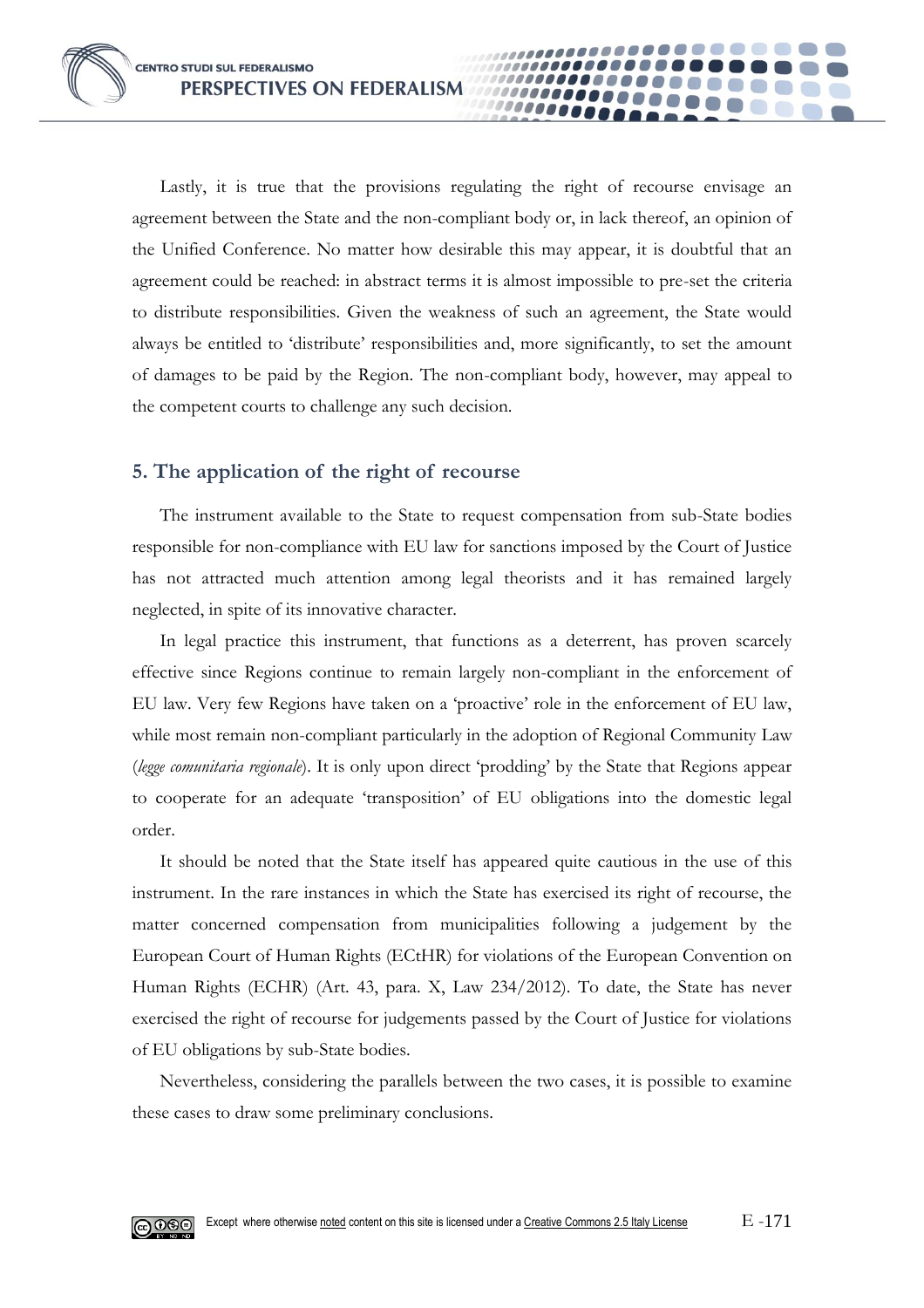First, in all the instances that have occurred, the State has acted against a municipality – not a Region<sup>XVII</sup> – to request, jointly with the competent Region, the payment of a large sum related to the violation of the ECHR. More specifically, following the judgment by the European Court of Human Rights, the State had been ordered to pay a sum to a private citizen as just satisfaction for violation of Art. 1 of Additional Protocol 1 of the ECHR.

00000

All the local institutions involved have appealed to the Regional Administrative Court (*Tribunale amministrativo regionale*) against this exercise of the right of recourse, claiming excessive power of the State based on "misunderstanding of the facts, wrong assumptions, faults in motivation and patent incongruity". The claimants maintained that before exercising its right of recourse the State should have investigated in detail the actual responsibilities of the individual municipalities involved in violating the rights of an individual as ruled by the ECtHR.

Interestingly, according to the complaint filed by the local institutions, the order of payment issued by the Presidency of the Council of Ministers diverged from the opinion filed by the Unified Conference without justifying that decision. On two occasions, after failing to reach an agreement with the interested local body, the State – under Art. 16*bis*, paras. VIII and IX, Law  $11/2005$  (now Art. 43, paras. VII and VIII, Law  $234/2012$ ) – had been required to request the opinion of the Unified Conference. The latter, in both cases, expressed a negative opinion<sup>XVIII</sup>, asking the Government to set up a working group to determine which procedure, if any, should be followed to request compensation payments, possibly through an agreement to be recognised by the Conference itself, in order to determine the actual degree of responsibility of the various entities involved.

It is interesting to note that since the early applications of the right of recourse the Unified Conference has raised perplexities on the possibility to determine the actual responsibility of each body involved and suggested the establishment of a consultation committee with the State. Moreover, the opinion issued by the Conference expresses concern about the fact that the amount to be paid is neither proportional to the size nor the limited financial capacity of the local bodies involved, and this particularly at a time of economic crisis which Italy is going through at the moment.

On 20 April 2011, the State-Regions Conference<sup>XIX</sup> also expressed its doubts on the application of the right of recourse, through the approval of an act that contained an amendment to the then Art. 16*bis* of Law 11/2005. This Conference also recommended a

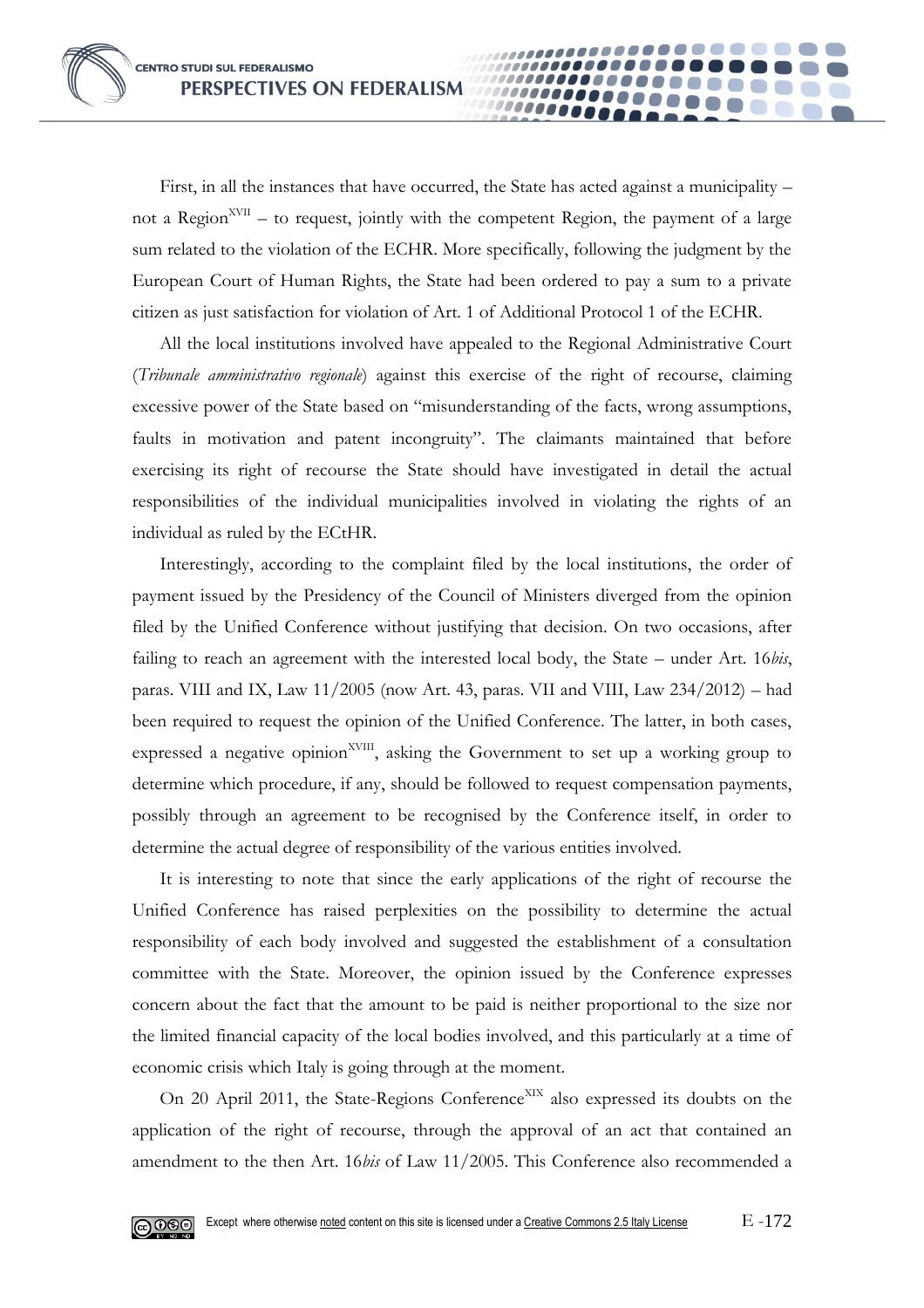political meeting with the Government to reach an agreement on the exercise of the right of recourse.

**0000** 

Both proposals were disregarded at the time and have not figured in the recent reform operated through Law 234/2012.

Significantly, all the instances in which the State has claimed the right of recourse have been judged as inadmissible for jurisdictional reasons by the Regional Administrative Courts involved. In the controversies about the exercise of the right of recourse by the Prime Minister, the Courts have ruled that the matter falls within the jurisdiction of ordinary courts.

Thus it appears to be too early to pass a final judgement on this instrument. It is certainly interesting that, so far, it has not been applied against a Region or a local body for violations of EU law to question their responsibility. It is true that, as noted, violations have decreased sharply over the past few years, but it is also evident that this is mostly due to other instruments that ensure a constant flow of information between the different levels of government and a greater participation of infra-State bodies in the prelitigation phase of infringement proceedings. However, there is room for doubts on the effectiveness of the right of recourse as a deterrent in the eyes of sub-State bodies, particularly – as facts have shown – with regard to its application, the way it is regulated, and the lack of preventive and correct concertation with the interested body.

## **6. Conclusions**

Regardless of the greater regional autonomy recognised at EU level through reforms undertaken in recent years, today the Italian domestic legal order is characterised by persistent '*vicious*' practices that lead all too often to the launch of infringement proceedings against Italy by the EU Commission. Several instruments have been made available to the Regions to ensure their participation both in policy-making and the implementation of EU law, but the results remain to be seen.

This situation is partly due to at least two factors. First, the complexity of EU law, particularly in some sectors, that combines with the "physiological elasticity" (Anzon 2002: 232) of matters regulated under the revised Art. 117 of the Italian Constitution. Over the past decade, the Italian State and Regions have been called to discuss – at times quite

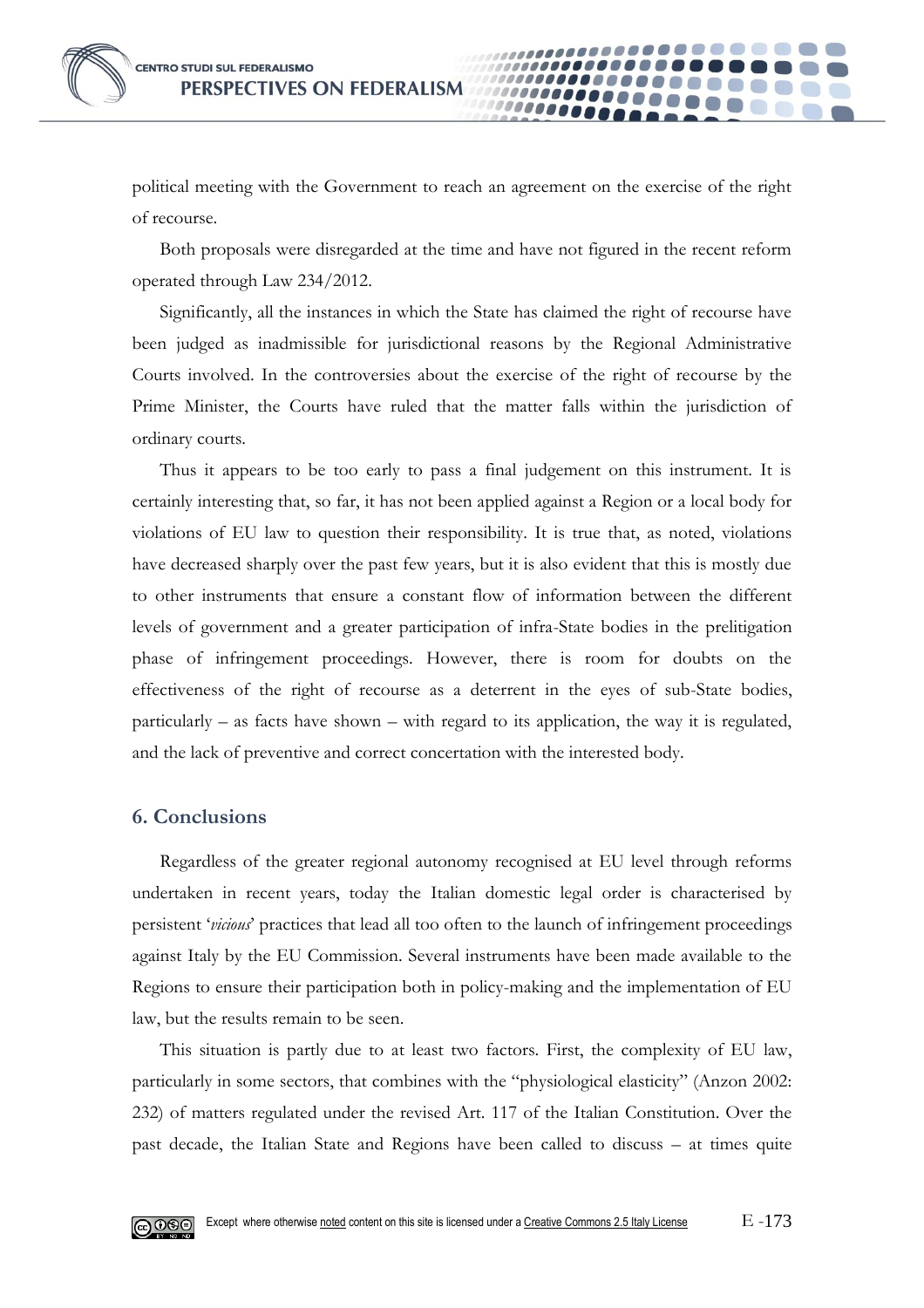

heatedly – a new distribution of competences that has often led to violations of EU law as a consequence of jurisdictional doubts and uncertainties on the possibility to exercise certain competences in specific areas.

10000

Secondly, another element that contributed to the 'vicious' circle that appears to have set in concerns the substitutive power of the State. This applies chiefly to the practical level: the exercise of the substitutive power by the State may ultimately have to 'cede' or give way to subsequent measures adopted by the Regions on matters falling within their competence, according to the principle of '*cedevolezza*', thus losing its effectiveness. However, this fact is seldom explicitly mentioned by the State. Consequently, the overall system is characterised by uncertainties that have led Regions not to comply with EU obligations. Several Regions have regulated EU regional law (Bertolino 2009: 1249 ss.) in their regional legal order, but the State's substitutive power has invalidated provisions that have become an ordinary rather than an extraordinary instrument. Most Regions have abstained from approving EU Regional Law annually, which would ensure a timely and efficient implementation of EU law. The Regions continue to appear rather "cold" (Bientinesi 2008: 139 ss.) towards a more active participation in EU law making and implementation.

This analysis has shown that in recent years the EU Commission and the Court of Justice, on the European front, and the State, on the domestic front, have sharpened the instruments available to repress violations of EU obligations by Regions and local bodies.

Many perplexities have been raised on the actual effectiveness of such instruments as deterrents, *in primis* the right of recourse. Therefore, the overall functioning of the system would require a determined and consistent effort to transform this '*vicious*' circle into a '*virtuous*' one. As noted, several steps forward have been taken in this sense, particularly in the form of provisions that require the State, Regions and local bodies to ensure a constant flow of information. Both law making and implementation are "connected in fact to the acquisition of information: the driver of efficiency" (Pastore 2008: 268) depends therefore largely on the quantity and the quality of 'incoming' and 'outgoing' information.

Much remains to be done in this sense. In particular, in light of the territorial decentralisation that has taken place over the past twenty years – in spite of the global economic crisis that is pushing towards re-centralisation – it should be recognized that the State "is no longer the unrivalled king of the hill" (Peters and Pierre 2001: 132), that is has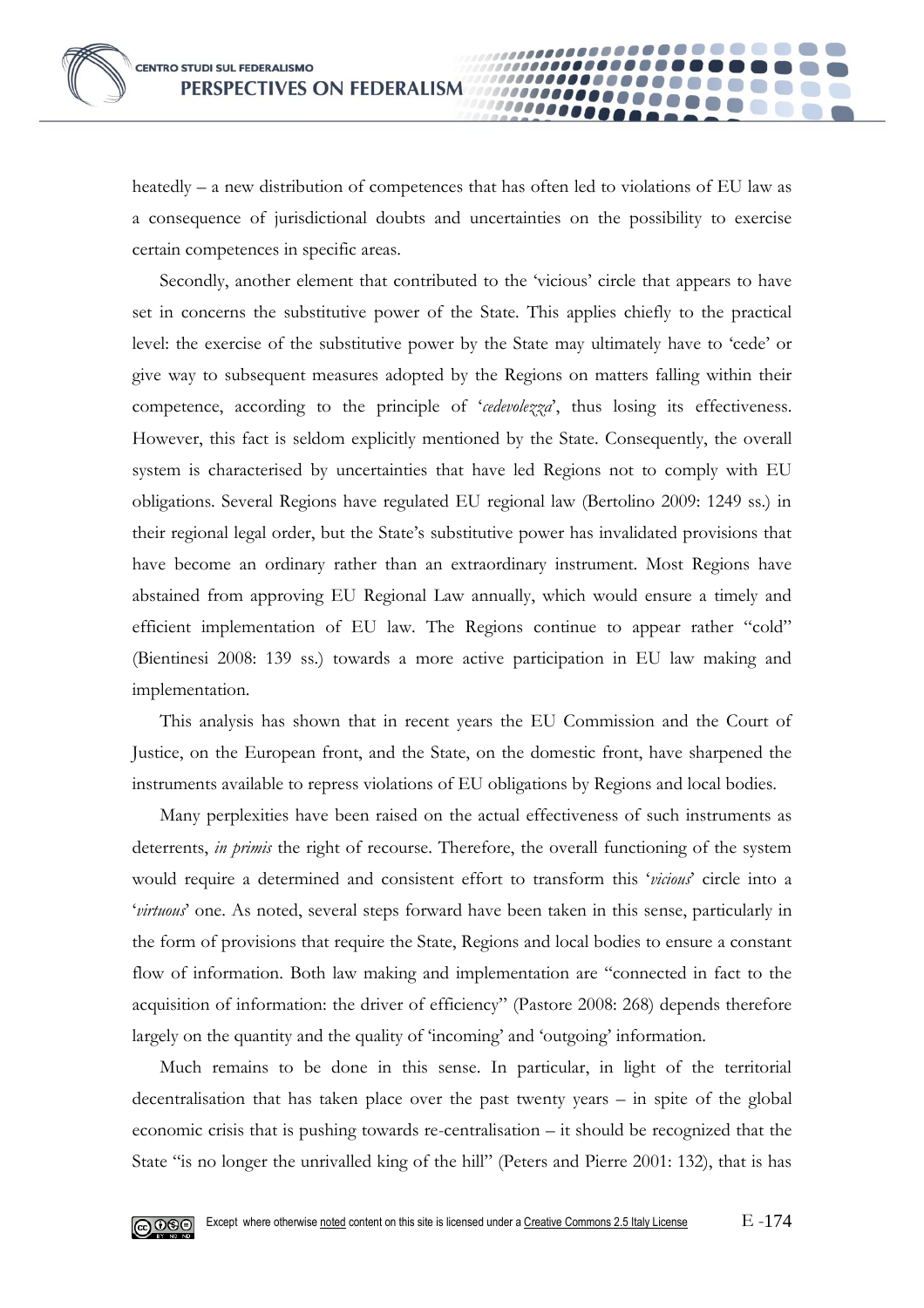lost the 'baton of command'. However the State can, and *must*, leverage the 'baton' of dialogue and negotiation. In this sense, special emphasis should be placed upon shared normative provisions and loyal collaboration between the State and Regions not only on the organisational and procedural, but also on political and cultural levels.

100000000000000000

...............

000000000

,,,,,,,,,,,,,,,,

,,,,,,,,,,,,,,,,,,,,

It is the only way for Italy – and the territorial bodies that make up the domestic legal system – to achieve 'full maturity' in a European perspective and, particularly, to ensure greater efficiency in Italy's participation in the European integration process and the use of the instruments available for its application.

-

XI COM (2007) 502 final, on "A Europe of results – Applying Community Law".



Researcher in Public Law, University of Turin.

<sup>I</sup> See Court of Justice, case C-224/97, 29 April 1999, *Erich Ciola v. Land Vorarlberg*, in *ECR*, I-2517; case C-438/99, 4 October 2001, *Jiménez Melgar*, in *ECR*, I-6915; case C-198/01, 9 September 2003, *Consorzio Ind. Fiammiferi v. AGCM*, in *ECR*, I-8055.

II Court of Justice, case C-33/90, 13 December 1991, *Commission v. Italy*, in *ECR*, I-5987.

III See Court of Justice, case C-211/91, *Commission v. Belgium*, in *ECR*, I-6757; case C-503/06, 15 May 2008, *Commission v. Italy*, in *ECR*, I-74; case C-516/07, 7 May 2009, *Commission v. Spain*, in *ECR*, I-76; case C-573/08, 15 July 2010, *Commission v. Italy*, in *ECR*, I-95.

IV Currently, sanctions against Italy imposed by the European Commission amount to a minimum lump sum of 8,854,000 euros and between 10,880 and 652,800 euros per day in penalty payments. The lump sum is to be paid also when the situation has been remedied while the case was heard before the Court of Justice, while the penalty is applied when violations persist after a judgement is passed; it is calculated on a daily basis starting from the day of the Court's judgement.

<sup>V</sup> See Communications from the European Commission SEC (2005) 1658; SEC (2010) 923/3; SEC (2010) 1371. The first one in particular was adopted following the judgement passed by the Court of Justice on 12 July 2005 (case C-304/02, *Commission v. France*, in *ECR.*, I-6263), where for the first time the possibility was envisaged for the cumulative application of a lump sum and a penalty based on delayed compliance. The Court specified that while Art. 260 TFEU provides for lump sums and penalties to be regarded as alternatives, both may be applied by the Court of Justice in case of persistent and ongoing non-compliance.

VI See Presidenza del Consiglio dei ministri, Dipartimento per le politiche europee, *La partecipazione dell'Italia all'Unione europea, Relazione programmatica 2012*, 109; European Commission, *Annual report on monitoring the application of EU Law*, 30 November 2012, COM (2012) 714 final, 10.

VII Agreement between the Government, the Regions and the Autonomous Provinces, the Provinces, the Municipalities and the Mountain Communities "on the terms of application of obligations arising out of Italy's membership of the European Union and on information guarantees from the Government" dated 24 January 2008, in *Repertorio atti* no. 3/CU of 24.01.2008.

VIII This law, which entered into force on 28 January 2013, repealed Art. 15*bis* of the Buttiglione Law no. 11/2005, that required reports to be provided only every six months and did not regulate in any way the terms for the provision of information to Regions and Autonomous Provinces.

IX The recent Law 234/2012 aims to reorganise the transposition of EU law, providing in particular for the implementation of EU law into two separate measures (Art. 37): the EU delegation law (*legge di delegazione europea*) concerning delegation provisions required to enforce EU directives; and the EU law (*legge europea*) that, in more general terms, contains provisions to ensure the adherence of domestic law to EU law.

<sup>X</sup> It should be noted that as early as July 2004 the EU Commission issued a Recommendation to provide Member States with "good practices" to facilitate the correct and timely enforcement of EU law into domestic law, particularly directives. These included the recommendation for *close cooperation* not only between the Government and the national Parliaments, but also with "*regional and devolved Parliaments* responsible for transposition" of EU law, particularly through a constant and mutual exchange of information (Recommendation 2005/309/CE of 12 July 2004, in *JO L* of 16.4.2005, on "The transposition into national law of Directives affecting the internal market").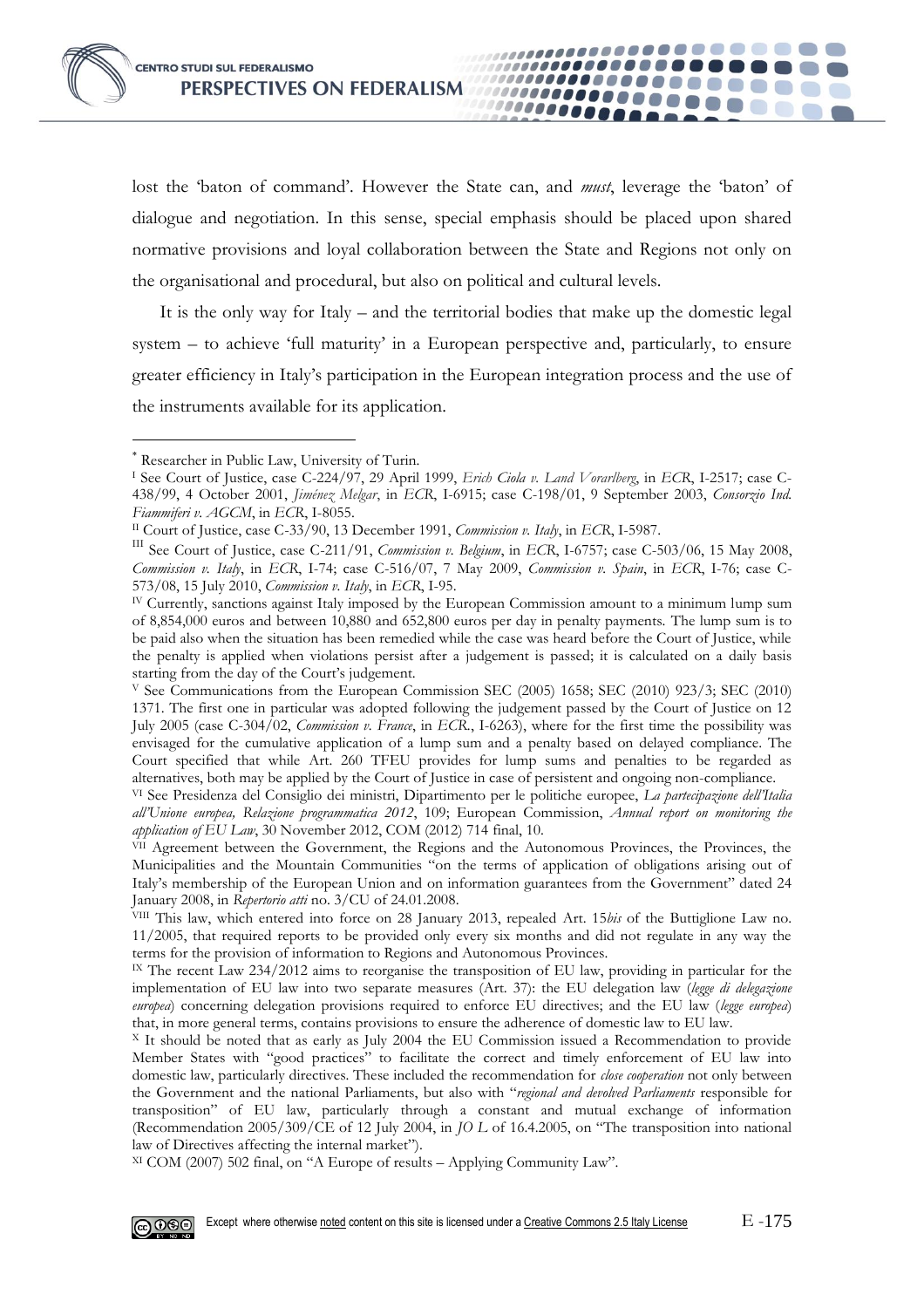XII So far only two evaluation reports have been presented on EU Pilot from the European Commission: the first one on 3.3.2010 (COM (2010) 70 final) and the second one on 21.12.2011 (COM (2011) 930 final).

,,,,,,,,,,,,,,,,,,,,,,,

,,,,,,,,,,,,,,,, ,,,,,,,,,,,,,,,,

1000000000

,,,,,,,,,,,,,,,,,,,,

XIII EU Pilot cases have different origins: 49% of these files originated from complaints, 7% were enquiries by citizens or businesses, and a further 44% were files created by the Commission on its own initiative.

XIV Law no. 296 of 27 December 2006, Art. 1, paras. 1213-1223.

XV Law no. 34 of 25 February 2008, Art. 6, para. I., lit. *e*), and par. II

XVI Two other instances are envisaged for the State's right of recourse. The first concerns financial charges "imposed on Italy under the European Agricultural Guarantee Fund (EAGF), the European Agricultural Fund for Rural Development (EAFRD) and other Funds of a structural nature". The second concerns the right of recourse against subjects who are responsible for violations of the European Convention on Human Rights and of the additional Protocols, for "charges paid to enforce judgements passed by the European Court of Human Rights against the State as a consequence of the said violations".

XVII See TAR Calabria, Reggio Calabria, judgement 24 May 2012, no. 378; TAR Puglia, Bari, sect. II, judgement 16 July 2012, no. 1461; TAR Veneto, Venice, sect. II, judgement 12 December 2012, no. 1546. XVIII Opinions of the Unified Conference of 16 December 2010 and 29 July 2010.

XIX [www.regioni.it/upload/Diritto-rivalsa-200411.pdf.](http://www.regioni.it/upload/Diritto-rivalsa-200411.pdf)

#### **References**

-

 Antonelli Vincenzo, 2010, 'Consigli regionali e Unione europea', in Eduardo Gianfrancesco et al (eds), *Il Filangieri. Quaderno 2009*, Jovene, Napoli, 235-262.

 Anzon Adele, 2002, 'Un passo indietro verso il regionalismo duale?', in AA.VV., *Il nuovo Titolo V della parte II della Costituzione. Primi problemi della sua attuazione*, Giuffrè, Milano.

 Baroncelli Stefania, 2008, *La partecipazione dell'Italia alla governance dell'Unione europea nella prospettiva del Trattato di Lisbona*, Giappichelli, Torino.

 Bertolino Cristina, 2007, *Il principio di leale collaborazione nel policentrismo del sistema costituzionale italiano*, Giappichelli, Torino.

 Bertolino Cristina, 2009, "Il ruolo delle Regioni nell'attuazione del diritto comunitario. Primi passi significativi e profili problematici", in *Le Regioni*, XXXVII(6): 1249-1307.

 Bientinesi Fabrizia, 2008, 'Le Regioni nella formazione e nell'attuazione del diritto europeo', in D'Atena Antonio (ed.), *Regionalismo e sovranazionalità*, Giuffré, Milano, 139-196.

 Bientinesi Fabrizia, 2010, 'Il ruolo parlamentare nel processo legislativo di recepimento delle direttive', in Odone Cecilia and Di Federico Giacomo (eds.), *Il recepimento delle direttive dell'Unione europea nella prospettiva delle Regioni italiane*, Ed. Scientifica, Napoli,

 Bini Marzio, 2010, 'Il diritto di rivalsa dello Stato per le violazioni da parte delle Regioni del diritto dell'Unione europea: uno strumento di impulso all'attività regionale o un istituto inapplicabile?', in *Quaderni Regionali*, XXX(3): 815-858.

 Boncinelli Vanni, 2008, 'Il mancato recepimento e la violazione del diritto comunitario imputabili a comportamenti, omissioni e ritardi del Governo', in Baroncelli Stefania (ed.), *Il ruolo del Governo nella formazione e applicazione del diritto dell'Unione Europea*, Giappichelli, Torino, 203-226.

 Bullmann Udo, 1997, 'The Politics of the Third Level", in Jeffery Charlie (ed.), *The Regional Dimension of the European Union. Towards a Third Level in Europe?*, Frank Cass, London, 3-19

 Cannizzaro Enzo, 2005, 'La riforma della "legge La Pergola" e le competenze di Stato e Regioni nei processi di formazione e di attuazione di norme dell'Unione europea', in *Rivista di diritto internazionale*, C(1): 153.156.

 Cannizzaro Enzo, 2007, 'Difficile potenziare il ruolo delle Regoni senza disposizioni sull'attuazione diretta', in *Guida al diritto*, XII(42): 11-12.

 Cannizzaro Enzo, 2008, 'Una maggiore attenzione del Parlamento nella tutela dei principi costituzionali', in *Guida al diritto, dossier mensile*, XVI(4): 62-67.

 Capuano Davide Alberto (ed.), 2008, 'Procedure di infrazione comunitarie e sanzioni pecuniarie per gli Stati membri', in Servizio degli affari internazionali del Senato, *Dossier n. 14/DN*, 18 November 2008 (16th Parliament).